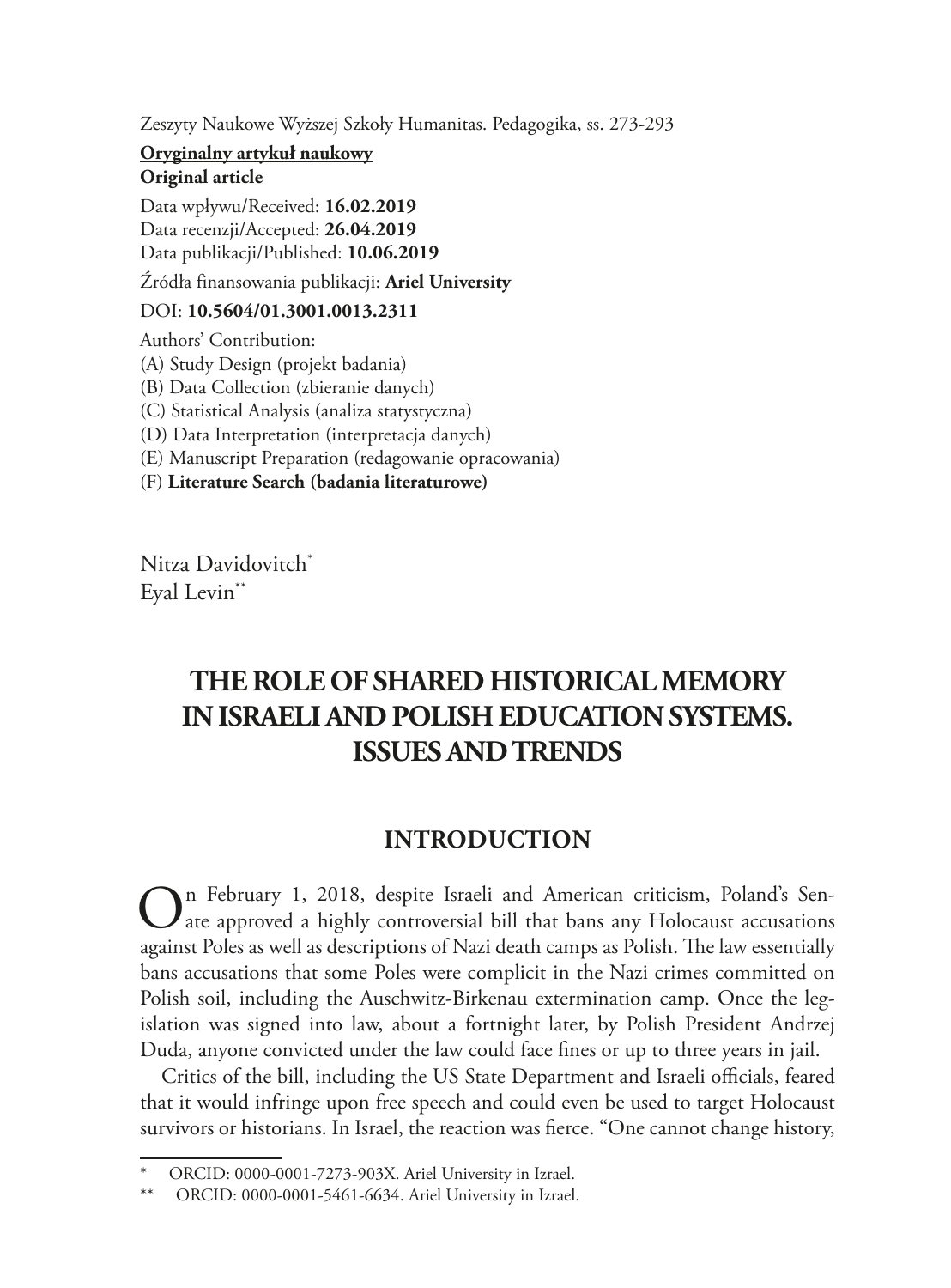and the Holocaust cannot be denied," Israeli Prime Minister Benjamin Netanyahu stated. Israel's housing minister, Yoav Galant, condemned the bill after it was passed by Poland's Senate, tweeting that it constituted "Holocaust denial." Israel's Holocaust Remembrance Center similarly cautioned that the bill could blur the historical truths regarding the assistance the Germans received from the Polish population during the Holocaust.

"We are facing the biggest crisis in Polish-Jewish relations since 1989," said Agnieszka Markiewicz, director of the American Jewish Committee's central Europe office, referring to the year the Berlin Wall came down. "The way this conflict has escalated is horrible. There are things that have been said and done on both sides – including by Israeli politicians who said that there were Polish camps – which have not been helpful. Polish people do not bear responsibility for the Holocaust, as such. But like other nations, they do bear responsibility for the behavior or attitudes of some."

Warsaw-based political scientist and advocate Rafal Pankowski said he had never experienced as much anti-Semitism in Polish public discourse as he did in the current discourse. "Anti-Semitism is not a new phenomenon here, but we are seeing an explosion of that sentiment in popular media mainstream […]," Pankowski said.

Netanyahu and Polish Prime Minister Mateusz Morawiecki spoke by phone; however, in spite of the diplomatic dialogue, the Polish government stood by its bill and pursued Senate approval.

Poles were especially dismayed when, in 2012, President Barack Obama incorrectly referred to a "Polish death camp." Three years later, then-FBI director James Comey also appeared to equate the country's role in the Holocaust to that of Germany. Both remarks outraged Poland and sparked a diplomatic crisis. Then-Polish Prime Minister Donald Tusk accused Obama of ignorance, lack of knowledge, and bad intentions. When the Polish right-wing Law and Justice party won the overall majority in 2015, it vowed to stop critics from insulting and slandering Poland (*The Washington Post*, February 2, 2018).

The whole crisis, particularly the deteriorating relationship between Israel and Poland, should logically be puzzling. In light of the suffering of the Polish nation and the fate of Jews and non-Jews in Polish territory as a result of the Nazi occupation, it would seem that these nations would identify with each other and find common ground based on their painful past. Moreover, considering the large numbers of Israelis who visit Poland, it would be only natural for Poles and Israelis to form positive attitudes towards each other. No wonder that the two nations are in international political, economic, and cultural contact with each other. The number of Israelis visiting Poland rises each year, as does the number of Poles who visit Israel. Israeli businessmen invest in private industries in Poland, and Poles do business with Israelis. Israeli and Polish scientists visit each other and are cooperating more than ever before (Wróbel, 1997). Moreover, Jewish culture in Poland is enjoying a revival, with young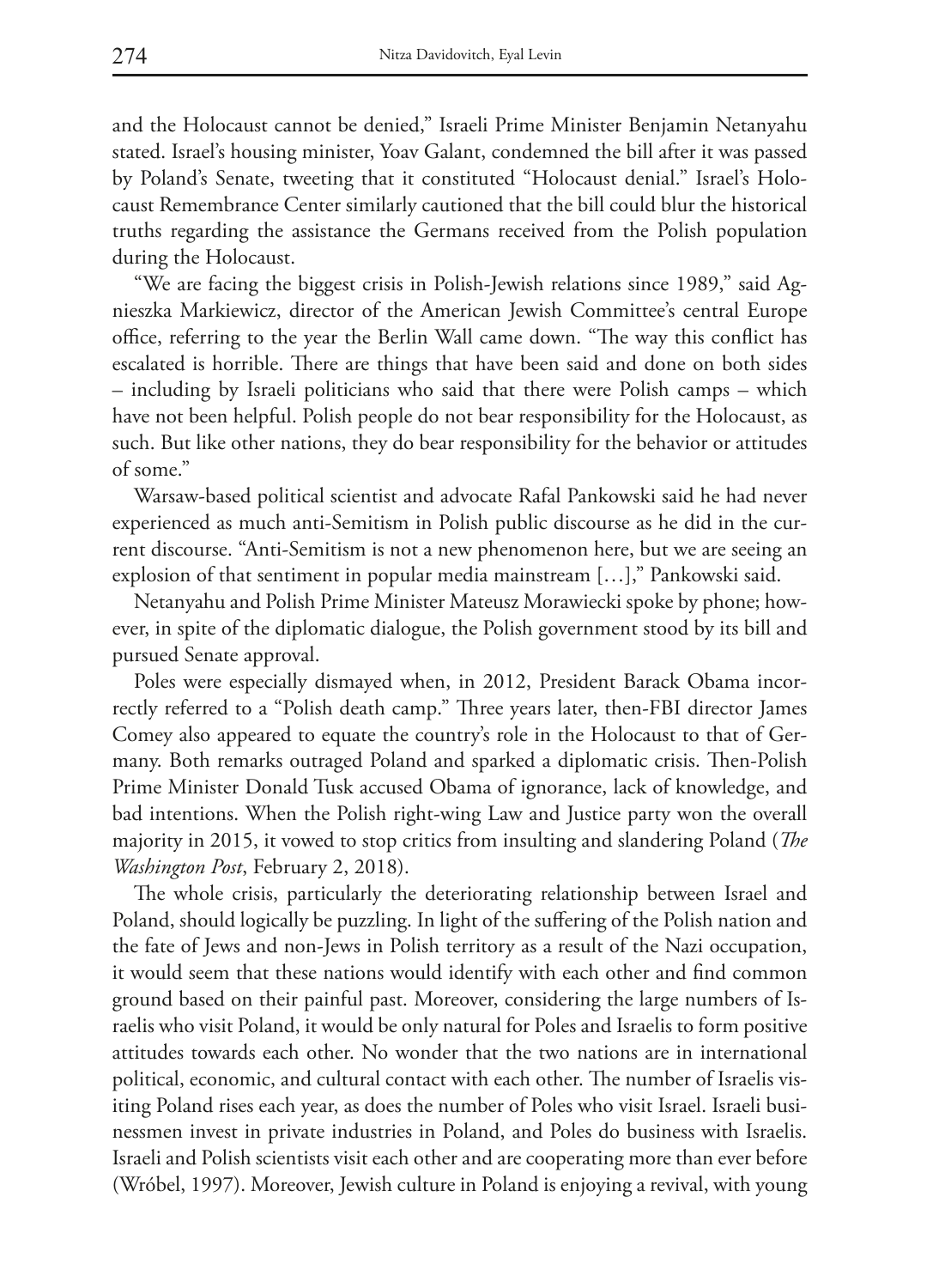Polish people in Cracow, Warsaw, Lublin, and Gdansk learning Yiddish, dancing the hora, eating chopped liver, and listening to Hassidic music (Horowitz, 2011).

On the other hand, one cannot deny that in practice, most Jews who come to Poland do so because of the historical context. While many Israelis travel to Germany as tourists, Israeli visits to Poland are almost always associated with the culture that was erased. Specifically, delegations coming to Poland primarily encounter historical Poland and memories of the Holocaust.

Is Poland to be considered an ally, a second homeland where Jews prospered for hundreds of years or was it the hostile scene of generations of pogroms? Was Poland the paradise where Jewish life, religious as well as cultural, national particularistic as well as assimilationist, thrived or was it a historical setup where a Jewish civilization would eventually be trapped to death? Were the Polish people brothers-in-fate, victimized like the Jews by the German conqueror, or were they a hostile ethnic group relieved by the Nazis who cleaned Poland of its Jews for them? Due to what historian Piotr Jan Wróbel (1997) called "the double memory," there is no simple answer, though in the following pages we shall try to search for one. The Polish-Jewish relationship has always been based on deep inconsistencies, and between Warsaw and Jerusalem, for over a thousand years now, it seems that in this sense – nothing much has changed.

### **POLAND AS THE THOUSAND-YEAR-SHELTER FOR JEWS**

The Hebrew word for Poland is *Polin* [translation: "dwell here"]. Indeed, throughout much of Polish Jewish history, Jews have found in Poland a place to rest, to make their homes and to feel at home. Polish Jewish history is filled with extraordinary creativity and cultural achievement and forms an ongoing story of intertwined narratives.

During the tenth and eleventh centuries, Jewish merchants and artisans settled in Poland. Persecuted and expelled from Western Europe, they found refuge and a haven under the Piast and Jagiellonian dynasties. When the first Polish coins were minted in 1206, some of them already bore Hebrew inscriptions, since the mint masters were Jews. In 1264 The Statute of Kalisz was issued by Duke Boleslaw the Pious. The Statute was a general charter of Jewish liberties in Poland that established a legal foundation for the Jewish presence in Poland. Subsequently, Jews were granted special status subject directly to the king or the duke and were now excluded from municipal jurisdiction. Jews assumed positions in commercial and economic life, becoming merchants, money lenders, tax collectors, and innkeepers. However, at the same time, Jews were segregated into Jewish quarters, were ordered to wear special emblems, and were banned from holding public offices higher than those held by Christians. Yet the restrictions seem to have proved ineffective because they were repeated in subsequent years.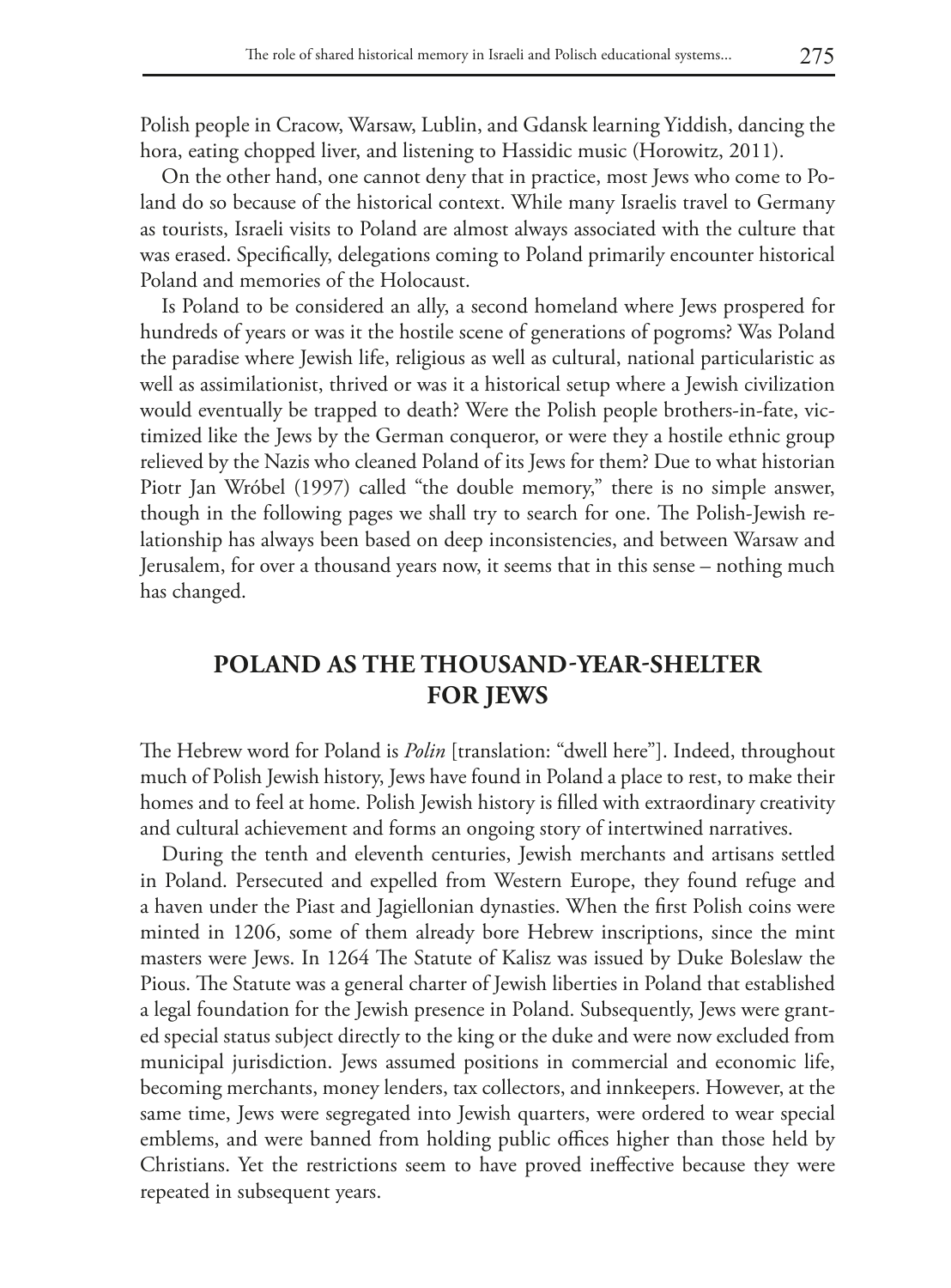The *kahal* [Jewish institutionalized community] in Kalisz was first mentioned toward the end of the thirteenth century. The *kahal* collected taxes, supplied the Jews with communal services, enforced Jewish law and was responsible for the education and social welfare of its members. In 1334 King Kazimierz the Great extended the 1264 Statute of Kalisz throughout Poland and broadened Jewish privileges. There is evidence that the king had a love affair with a Jewish woman named Esther, and whether true or not – the story would reverberate through Polish folklore through the ages. These were the years when waves of migration from Western Europe brought more Jews to Poland after the epidemics known as the Black Death for which the Jews were blamed in the West.

Until the sixteenth century, the number of Jews settling in today's Poland, Belarus, Lithuania, Ukraine, and Russia increased, as Ashkenazi communities [those located along the Rhine in Germany] migrated to the east. They served the king, as well as members of the Polish aristocracy, as tax collectors, becoming merchants and innkeepers. They brought with them Jewish religious practices and political and commercial experience, as well as *Yiddish* – the German-based Hebrew-mixed dialect that would become for Jews the *lingua franca* and would later preserve the Jewish culture and heritage of Ashkenazi Jews in Eastern Europe.

In 1525 King Zygmunt I for the first time knighted a Jew, Michał Ezofowicz, without requiring conversion. Jewish converts to Catholicism, until the partitions of Poland, were usually granted noble status.

The Polish-Lithuanian Commonwealth was formed in 1569 and would last until 1795. It was also known as the Republic of the Two Nations, with a unified federal system and an elected monarchy, and became one of Europe's major political and cultural powers. Its first century is considered the Golden Age of Jewish life in Poland, often referred to as *Paradisus Judaeorum* [Jews' Paradise]. Granted relative autonomy, Jewish communities enjoyed economic growth and stability. Jewish culture thrived with the opening of Talmudic academies and centers of learning, as well as a proliferation of Jewish literature, secular and religious.

In the late sixteenth century an autonomous Polish Jewish ruling institution was formed, which would effectively act for almost two centuries: *Va'ad Arba Ha-Aratzot* [Council of the Four Lands]. The Council ruled over the Jewish communities of Greater Poland, Lesser Poland, Lithuania, and Mazovia. Its primary function was to levy and collect taxes among Jewish communities. It was made up of delegates from the different Jewish communities, and it became the central body of Jewish self-government, recognized by the king − the only institution of its kind in the history of the Diaspora.

The Thirty Years War in the first half of the seventeenth century brought the last major wave of Jewish refugees from Western Europe to Polish lands. However, as soon as the war ended, Bogdan Chmielnicki, a Polish nobleman who rebelled against his country, led a Ukrainian Cossack uprising against Polish and Polonized gentry, Jesuits and Jews. Tens of thousands of Jews fell victim to the massacres; many were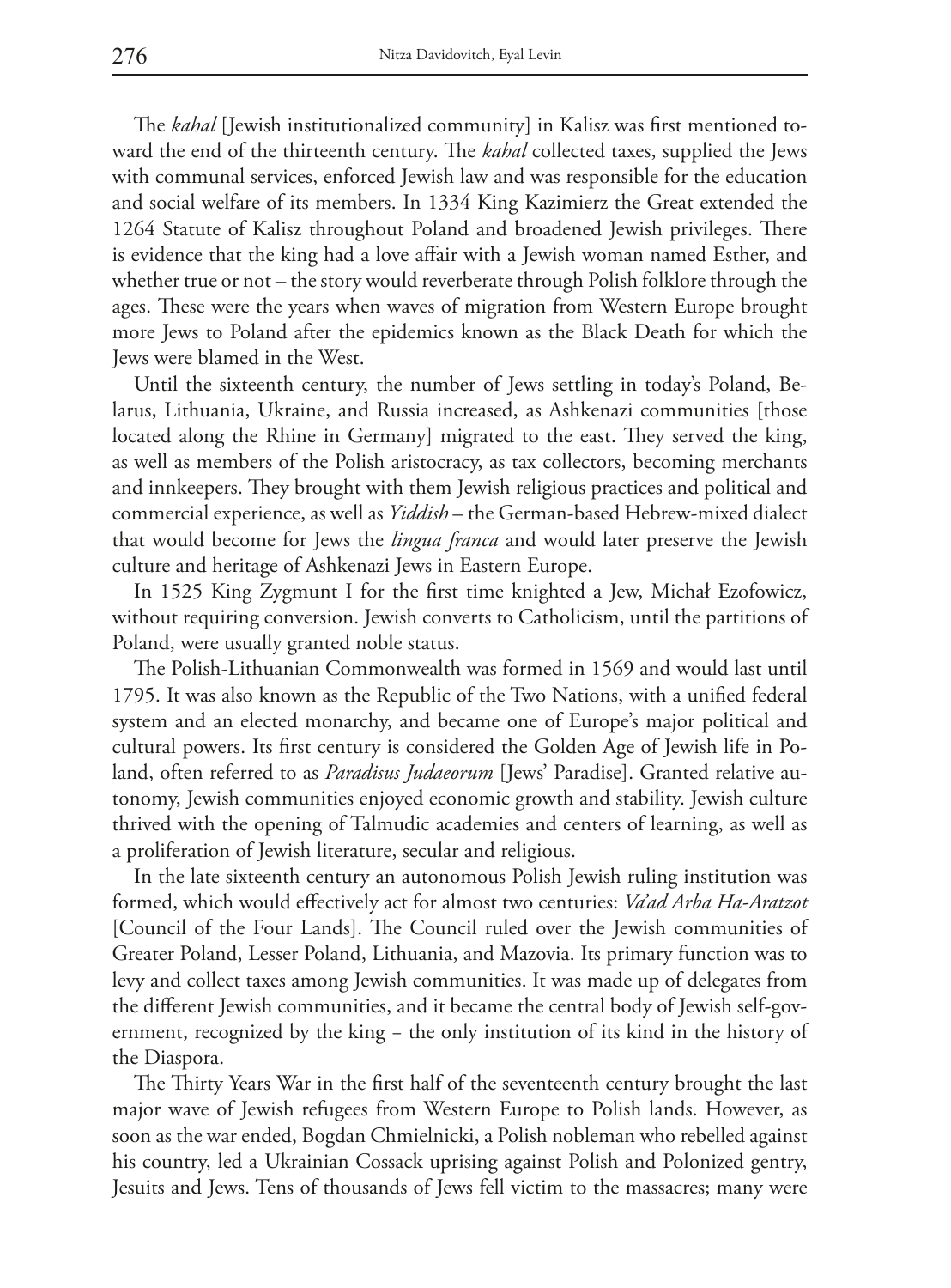sold into slavery and later ransomed by a multinational effort of *pidyon shvuyim* [redeeming the captives] among Jewish communities throughout the Four Lands and as far as Amsterdam. Jewish communities, in spite of being affected by a loss of life and property, managed to re-establish themselves as quickly as possible; they fully recovered from the recent historic calamities, and Jewish cultural life was soon prosperous again throughout Poland.

In 1791 Poland became the first European country with a constitution. At the same time, Catherine the Great of Russia established the Pale of Settlement, restricting Jewish settlement in the Russian Empire. The Pale, the only region where Jews were allowed to reside, included eastern Poland and parts of present-day Latvia, Lithuania, Belarus, Ukraine, and Moldova. In 1793 the second partition of the Commonwealth, by the Russian Empire and the Kingdom of Prussia, created new territorial divisions. In 1794 Many Jews joined Tadeusz Kościuszko, a veteran of the American Revolutionary War, in an insurrection against the Imperial Russian rule. Berek Joselewicz joined the Kościuszko Insurrection and formed a Jewish cavalry regiment, probably the first Jewish military unit in the history of the Diaspora. Later, as a colonel, he would lead another regiment during the Napoleonic wars and would die in battle against the Austrians.

By 1795, as a result of the third partition of Poland, the country was essentially erased from the map of Europe and did not regain independence until the end of World War I. During the partition, the Polish population fell under the domination of one of the three empires: Russian, Prussian or Austrian. Polish Jewish families found themselves on different sides of the borders, serving in different armies, and integrating into different cultural traditions. However, Yiddish culture and increasing Jewish involvement in Polish society were some of the cohesive forces defining these communities. Hence, Jewish life under the partitions, in spite of the challenges and difficulties, continued to expand and develop.

In 1807 the constitution of the Duchy of Warsaw, a Polish state set up under Napoleon, granted Jews equal rights. In spite of the suspension of this ruling in 1808, it allowed Jews to integrate into the wider society. Jews living under Austrian rule were granted equal rights in 1861, under Prussian rule in 1869, and under Russian rule in 1917. Each regime required that Jews take on hereditary surnames for purposes of tax collection and the draft. In 1815, following Napoleon's defeat, the Congress Kingdom of Poland, with Warsaw as its capital, functioned as a semi-autonomous Polish state under Russian rule. It granted Jews limited rights and permission to work in banking and industry. In 1821 the Congress Kingdom abolished the institution of the *kahal* and replaced it with Jewish community boards with limited powers.

To a large extent, for better or worse, Jews fully supported − and in fact, often identified with − Polish nationalism. In 1830, during an unsuccessful uprising in the Kingdom of Poland against the Tsar, Jewish militias took part in the defense of Warsaw. This was a typical historical pattern, and in 1846 a failed uprising against Austrian rule in Kraków was supported by local Jews. In 1861, Jews in the Kingdom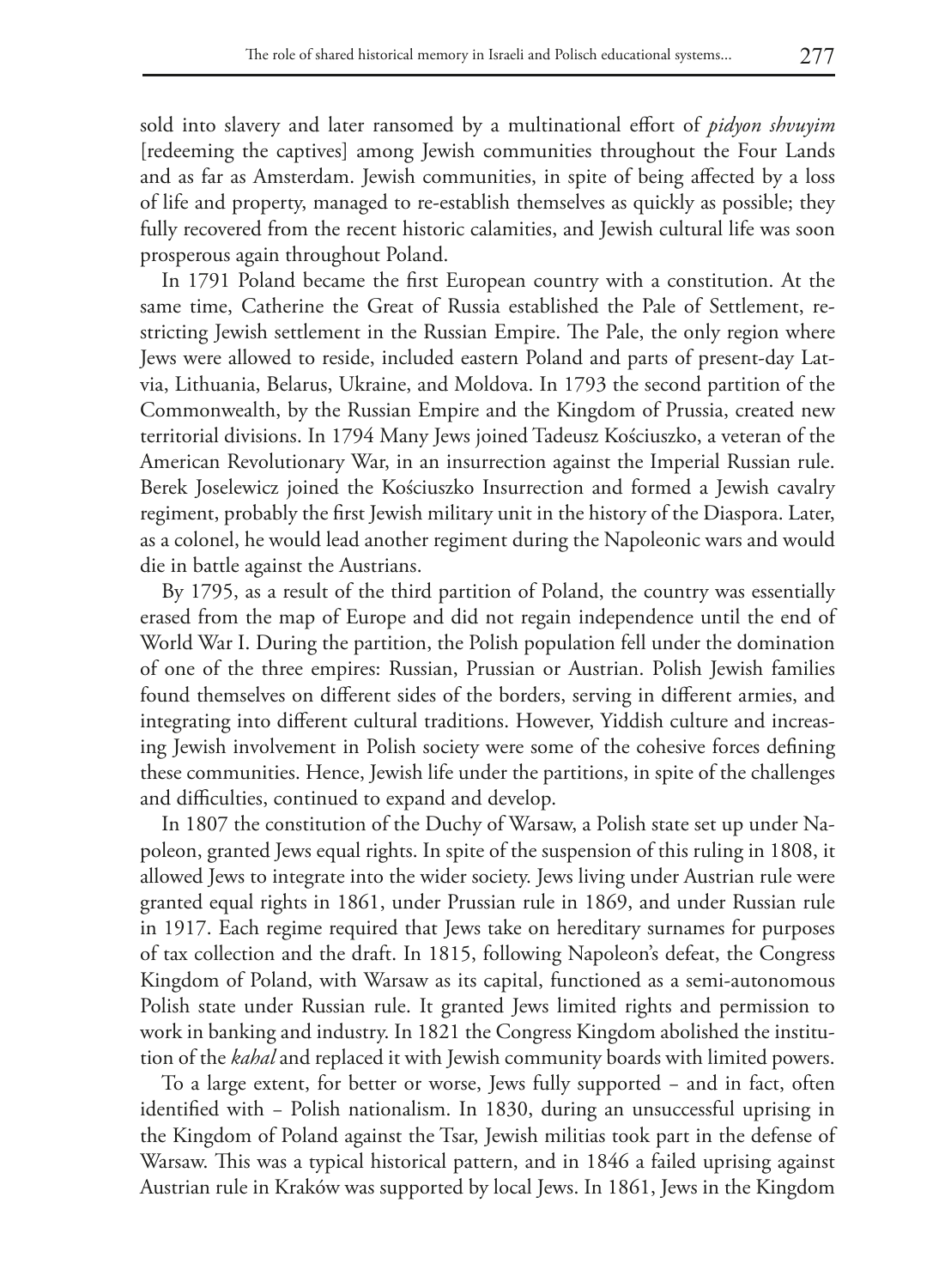of Poland participated in the Polish national movement against Russian rule. Michał Landy, a rabbinical student in Warsaw, was killed by Cossack fire during a patriotic demonstration, having picked up across that a slain Catholic protester had been carrying. In 1863, during an uprising against Russian rule, Chief Rabbi of Warsaw Dov Ber Meisels, a political activist in the fight for Polish independence was arrested and deported from Warsaw and moved, temporarily, to Kraków. Jews, one ought to mention, did not only participate in Poland's violent struggles for national independence, but were also part of its cultural aspirations. In the mid-1850s, Samuel Orgelbrand, a Warsaw-based printer, and publisher, began to work on what would become the first modern Polish twenty-eight volume encyclopedia. Among many works published, Orgelbrand printed a twenty-volume edition of the Babylonian Talmud; Polish nationalism and Jewish tradition presented for him and for so many others no contradiction.

When Poland regained independence in 1918, Józef Piłsudski, interim head of state, invited Jewish parties to participate in coalition talks. In 1919 The Jewish Delegates Committee represented Polish Jewry at the Versailles Peace Conference. The conference obliged newly independent countries, including Poland, to sign a treaty guaranteeing minority rights. That year, the first parliamentary elections gave seats to Jews in the Sejm and the Senate. Roza Pomerantz-Melzer, a member of a Zionist party, became the first woman elected to the Polish parliament. Jewish life and culture flourished unprecedentedly: schools, youth movements, sports clubs, theater, cinema, literature, and the press all developed exponentially to meet the needs of the growing Jewish population and the diversity of Jewish expression.

In 1921, following a year of bitter war and a strategic Red Army defeat at the gates of Warsaw, the Polish-Soviet peace treaty was signed in Riga. Thousands of Jews, in particular shopkeepers and professionals are forbidden to work in the Soviet Union, moved to Poland and were granted full citizenship, since the Polish constitution granted legal equality to all citizens. In addition to the formal legal protection of Jews against discrimination, in 1926 Piłsudski seized power in a coup and instituted a quasi-authoritarian regime. His opposition to anti-Semitism would now protect Jews and other minorities.

By the 1930s, the world Jewish population was estimated at 15 million, with 4 million in the United States, 3.5 million in Poland and 2.7 million in the Soviet Union. Jews constituted more than 10 percent of the population in Poland and provided 50 percent of all the lawyers, over 30 percent of all the doctors in Warsaw, and 25 percent of all the university students in Poland. After looking into a millennium of Jewish life in Poland, then, one has to agree that this country and its people generally embraced the Jews (Bergman et al., 2011; Lehrer, 2010; Rubinstein, 2015).

With such a historical review in mind, the Polish people have good reason to believe, as indeed most of them do, that as a nation they have always been most tolerant towards the Jews and that anti-Semitism has existed only on the margins of society.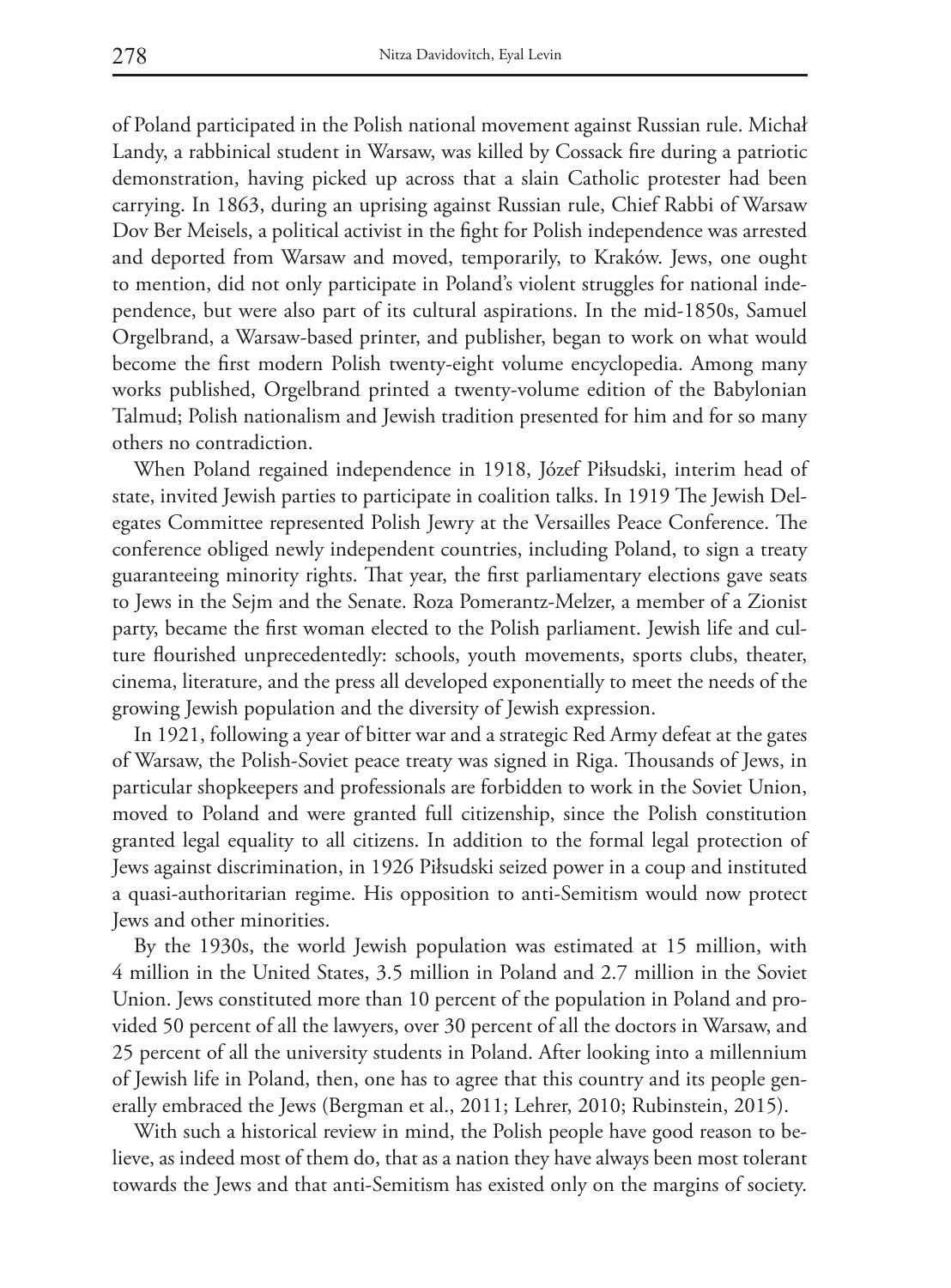They contend that Poland served as a shelter for European Jews for centuries when they were exiled from almost all other countries. Historically, then, Poland proved to be, for about a thousand years, a relatively safe haven for Jews, as Polish President Lech Walesa put it in his address to the Knesset Plenum in Jerusalem, during his visit on May 20, 1991: "Jews from all over the world would arrive in Poland. They found in our country hospitality and an atmosphere of tolerance. They found in our country a sense of security and the conditions to develop their great culture. Distinguished Jewish scientists and great spiritual leaders were active on Polish soil. Poland was home to both Poles and Jews." However, in a sense, looking into Polish-Jewish history is like rotating a kaleidoscope and watching an eternally changing picture. Another glance at the same historical course of events might leave us with a totally different impression.

### **POLAND AS THE CRADLE OF ANTI-SEMITISM**

One thousand years of Jewish residence in Poland were also a thousand years of constant friction, with hatred towards Jews orchestrating history's events. As early as 1267 The Catholic Council of Wrocław created segregated Jewish quarters. Jews were ordered to wear special emblems and were banned from holding public offices higher than those held by Christians. These measures were constantly repeated in subsequent years and in other locations in Poland.

The 1340s waves of Jewish migrations from Western Europe, following the Black Death epidemics, brought with them new allegations, blaming the Jews for the disease. Anti-Jewish riots were perpetrated in Silesia and later in Poznań and Kraków. A little more than a century later, in 1483, the Jews were expelled from Warsaw and were permitted to live only outside the city limits. The expulsion order was repeated over and over again in subsequent years, for decades to come. In 1495 Jews were expelled from Kraków, the capital of the Polish Kingdom, as Kraków was granted the royal privilege *de non tolerandis Judaeis* [to not tolerate Jews].

In the midst of the so-called Jewish Golden Age in Poland, one ought to remember that tensions between the king and the nobility provoked instability; embroiled in wars with Sweden, Russia, and Turkey, the Commonwealth began to deteriorate. Growing poverty and discontent eventually gave rise to increasing anti-Semitism, and limitations on Jewish settlement within the Polish cities were renewed. The war with Sweden was followed by pogroms, with Jews accused of complicity with the enemy. Consequently, Jewish communities were shaken both by the ferocity of the attacks and the heavy loss of life and property, as well as by assaults by their Polish neighbors.

The Catholic Church added its portion of hatred with blood libels throughout the sixteenth century. In 1761 a provincial court ordered the burning of the Talmud, the last such event in Europe until the Third Reich's burning of books.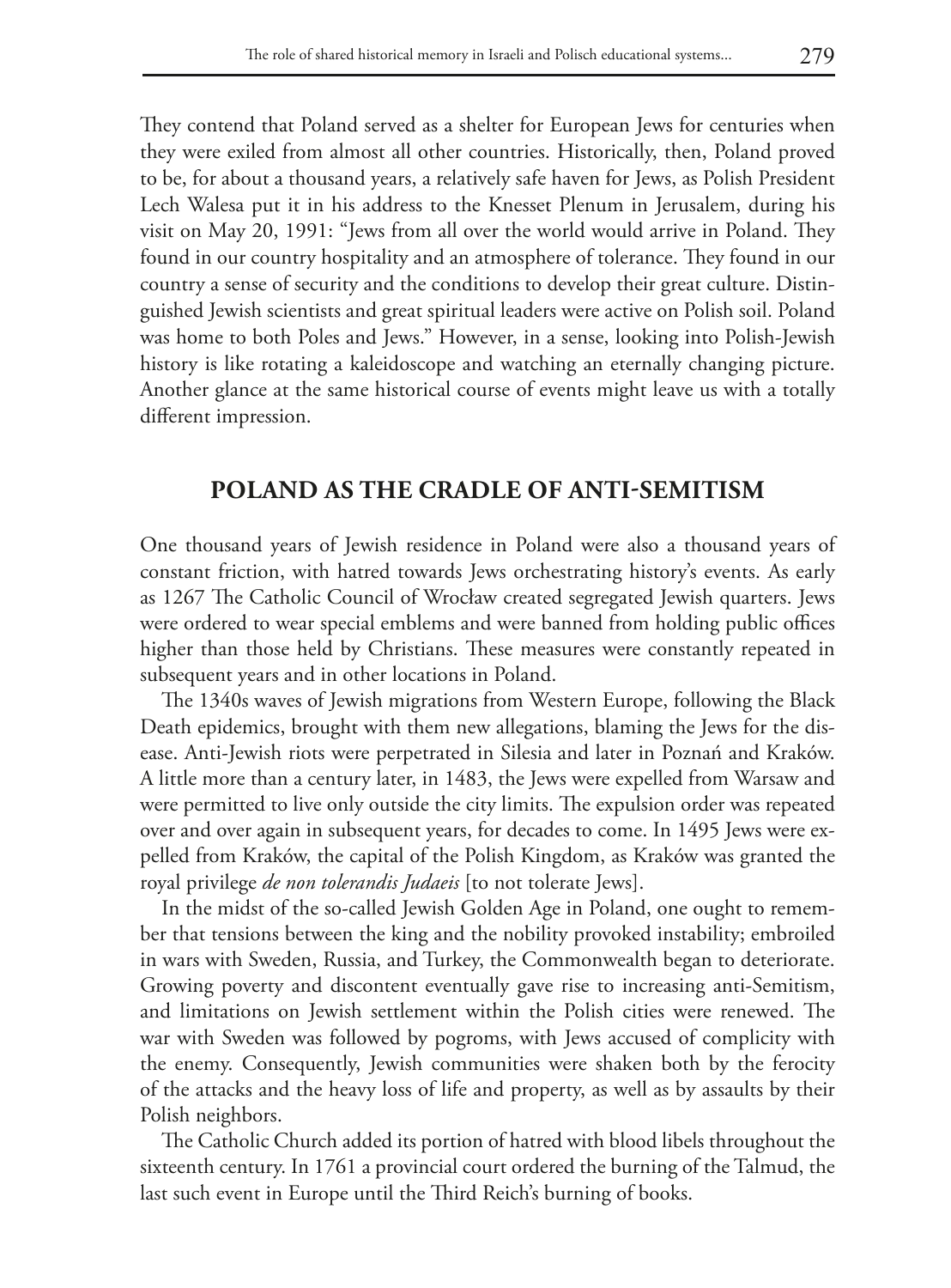It is true that Jews supported the Polish uprisings, hopeless and unsuccessful as they were, throughout the nineteenth century. However, when in 1848 a failed uprising against Prussian rule in Poznań was not supported by the Jews, they were subsequently accused of treason by the Poles.

In the 19th century, when the modern Polish nation was about to emerge, anti-Semitism was the ideological glue of great political nationalistic formations. Simultaneously, anti-Semitism in Poland was strengthened by the country's Russian occupiers in a divide-and-rule manner. In 1876 Jan Jeleński published *The Jews, the Germans, and Us*, the first manifesto of modern Polish anti-Semitism.

The failed 1905 revolution in Russia incited pogroms. A boycott of Jewish businesses, the first of its kind, was organized in Warsaw by Polish nationalists when Jews refused to endorse their candidate.

It was not until 1918 that Poland became an independent state once again. During the turbulent years immediately following World War I, Jews were among the thousands who perished in pogroms instigated by Polish, Ukrainian, and Russian civilians and military forces. In Lvov and in Vilna, both incorporated into newly-independent Poland, Jews often suffered at the hands of the Polish military. Additionally, the Jewish community all over Poland now suffered massive unemployment and a rising number of anti-Semitic incidents and pogroms; they also fell prey to the growing tension between a multicultural Poland and increasing nationalism.

During the 1920s and 1930s, anti-Semitism became a fixture among radical rightwing nationalists and was largely supported within the hierarchy of the Catholic Church. Jews began to be increasingly discriminated against and unsafe. With the rise of noisy anti-Semitic groups calling for pogroms, they were segregated at universities. Many Jews, therefore, claim that anti-Semitism was very common among the Polish people.

In 1920 many Polish Jewish army volunteers in the Polish-Soviet War were interned by Polish authorities as potentially untrustworthy. In 1923 various Polish universities introduced *numerus clausus* [quotas], limiting the number of places for Jewish students, based on their percentage of the population. In 1931 clashes in universities in Wilno (Vilna) and Lwów between the anti-Semitic National Democratic Party and Jewish students left one Polish student dead, as tensions and the imposition of quotas at universities increased. In 1937 "bench ghettos" [separate benches for Jewish students] were introduced in the majority of Polish universities. While academic segregation was opposed by the democrats and by members of academia, the right and others demanded the total exclusion of Jews from the universities.

In 1924, due to the restrictive economic policies of Prime Minister Władysław Grabski, thousands of Jewish businessmen, threatened by bankruptcy, were forced by economic conditions to leave Poland. In 1936 violent boycotts of Jewish businesses became commonplace, and Jews sometimes organized in self-defense. In the small market town of Przytyk, members of one such group attacked an organized anti-Semitic group, killing one member. A pogrom ensued, in which a Jewish couple extra-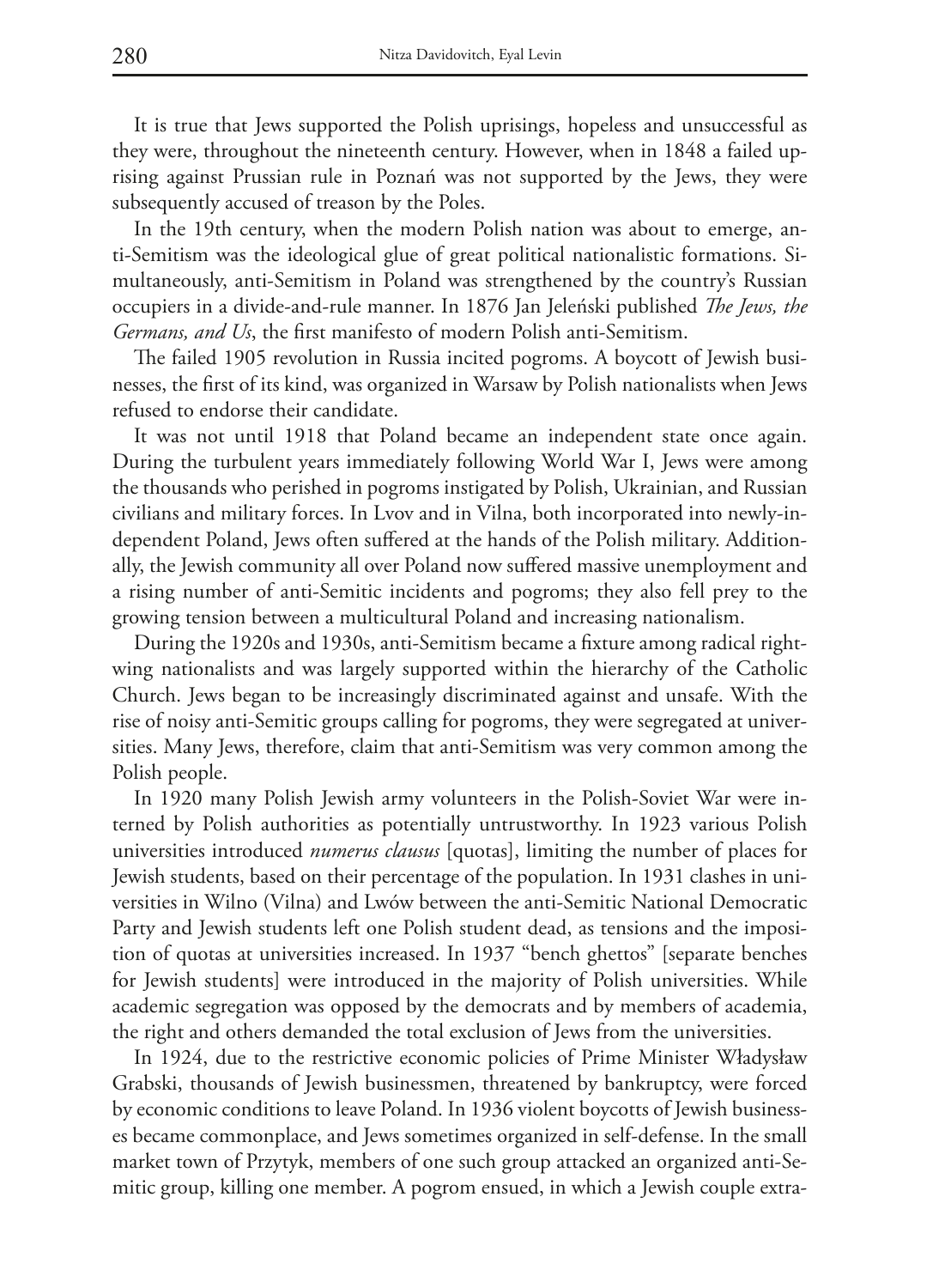neous to the incident were murdered. Members of both the Jewish self-defense and the anti-Semitic group were subsequently sentenced, but the latter were treated with leniency. Boycotts and pogroms, sometimes with fatalities, occurred elsewhere in Poland in the late 1930s. In 1936 extremist leader Adam Doboszyński and his followers organized a March on Myślenice, occupying Warsaw, arresting local authorities, plundering Jewish shops, and attempting to set fire to the synagogue. Doboszyński was arrested and sentenced to three and a half years in jail. However, several months later the prime minister and Catholic Primate both endorsed an economic boycott of Jewish businesses and shops proclaimed by the extreme right, albeit condemning physical violence against Jews.

In 1938 the Polish Sejm reintroduced a draft law banning *shechitah* [kosher ritual slaughter], generating heated debates. The Sejm also passed a law stripping Polish citizens who had resided abroad for more than five consecutive years of their citizenship. This particularly affected 17 000 Polish Jews deported by the Germans to the border at Zbąszyn, who were consequently denied admission (Aleksiun, 1999; Blatman, 2001; Zimmerman, 2003; Bergman et al., 2011; Lehrer, 2010; Rubinstein, 2015).

So it seems that all in all, the narrative of a mutual history of Jews and Poles has its flaws. Historian Regina Renz portrays the *shtetl* as a locality dominated by a Jewish community, organized according to its own rules and in its unique manner, detached from Polish customs. The Jews were an ethnic community with a marked consciousness of their cultural distinctiveness, which had been strengthened through the centuries by their common history, and which manifested itself in the cult of tradition and religious ties. Apart from tradition and religion, other important factors binding the Jewish community were the Yiddish language, clothing, customs, and communal institutions. Poles and Jews, therefore, even when living in the same town, formed two separate environments. Hence, the model of bilateral contacts was at best one of peaceful isolation, of a life devoid of conflict, not necessarily one of mutual friendly feelings (Renz, 2004).

The seventh Israeli Prime Minister Yitzhak Shamir was born as Yitzhak Yezernitsky and raised in Poland, where his father was murdered by the local villagers who had been his childhood friends, and the rest of his family was killed in the Nazi death camps. Pointing out how the Poles were deeply imbued with hatred toward Jews, he asserted that they "suck anti-Semitism with their mother's milk" (*JTA*, May 10, 1989). Were Walesa's words right, then, and Poland was a refuge for Jews, or was it just another European environment of Jewish hatred, where a historical illusion would eventually turn into a national lethal trap?

#### **THE POLISH PEOPLE AS WORLD WAR II VICTIMS**

On September 1, 1939, Germany invaded Poland. For two weeks, Poland resisted the German army's Blitzkrieg, and 100 000 Polish soldiers died before the Polish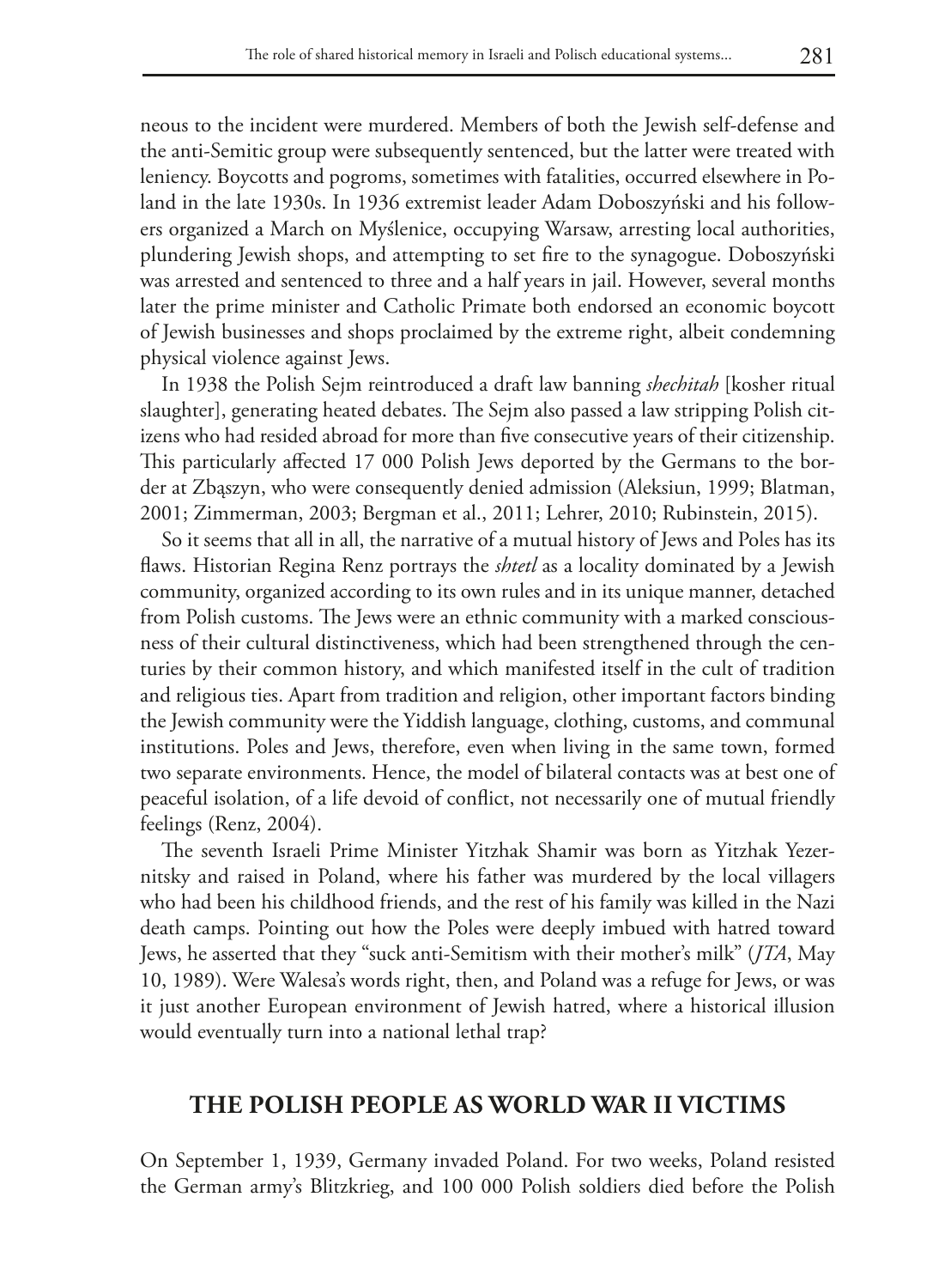army collapsed, trapped between the Wehrmacht and the Soviet Red Army (Tzur, 1995). Even then, the Polish people continued to fight individually. In particular, residents of the city of Warsaw did not give up even after Poland ceased to exist. Mayor Stefan Bronisław Starzyński provided this description of Warsaw: "Hundreds of homes have become mounds of rubble, ancient churches and castles are going up in fire. Priceless art treasures are being destroyed. Our human losses are much more severe. Women and children are dying… The hospitals are full of the injured. We are unable to bury all our dead. There are cemeteries all over: in gardens and yards… We have no caskets. We are burying those who fell and those who died directly in the earth… But we continue to defend ourselves… Poland's isolated capital – Warsaw – is bravely holding off all enemy attacks, on land and from the air" (Starzyński, in Ben Arieh, 1987, p. 209).

During the war, the local Polish population suffered from the German occupation in several ways. Many were deported from areas intended for German residence and were forced to settle in the area of the General Administration. Hundreds of thousands were deported to Germany for forced labor in the weapons and agricultural industries, and many died there due to poor hygiene and nutrition. In all of Poland there was a general shortage of food, fuel for heating, and medication, and consequently, mortality rates rose significantly. Thousands more died in cruel acts of retaliation initiated by the Germans for various reasons (Noakes, Pridham, 1990; Lukacs, 1989).

Most non-Jewish Polish victims died of hunger, poor health, or forced labor, or in individual executions wherever they happened to be, and not as a result of transports to concentration camps. However, many Poles died in *Gemeinschaftslager* [labor camps], and hundreds of thousands died in concentration and death camps as well. Thus, for example, the first non-German prisoners in Auschwitz were Poles, who constituted the majority of prisoners until 1942, when the systematic extermination of Jews at this camp commenced. The first to be killed with gas at Auschwitz were 300 Poles and 700 Russian prisoners of war (Noakes, Pridham, 1990; Lukacs, 1989).

From the German point of view, the Poles, primarily those who belonged to the Roman Catholic Church, were *untermenschen* [subhuman], a group destined to serve the Aryan race – inferior slaves only slightly above the level of the Jews. The general idea of the Nazi occupation was to use Polish territory as the *lebensraum* [living space] for the Germans and to turn Poles of Slavic descent into German servants and slaves. Elimination of the Polish nation was essential for this purpose.

The German policy of occupation included various types of oppression and terror employed against the Polish people. The Germans created a rift within the population, by separating and dividing them into ethnic groups of different racial grades. The intellectual and financial elite was exterminated in order to prevent the possibility of organized resistance and to create circumstances in which the Germans need to handle only simple farmers with no leadership (Noakes, Pridham, 1990; Lukacs, 1989).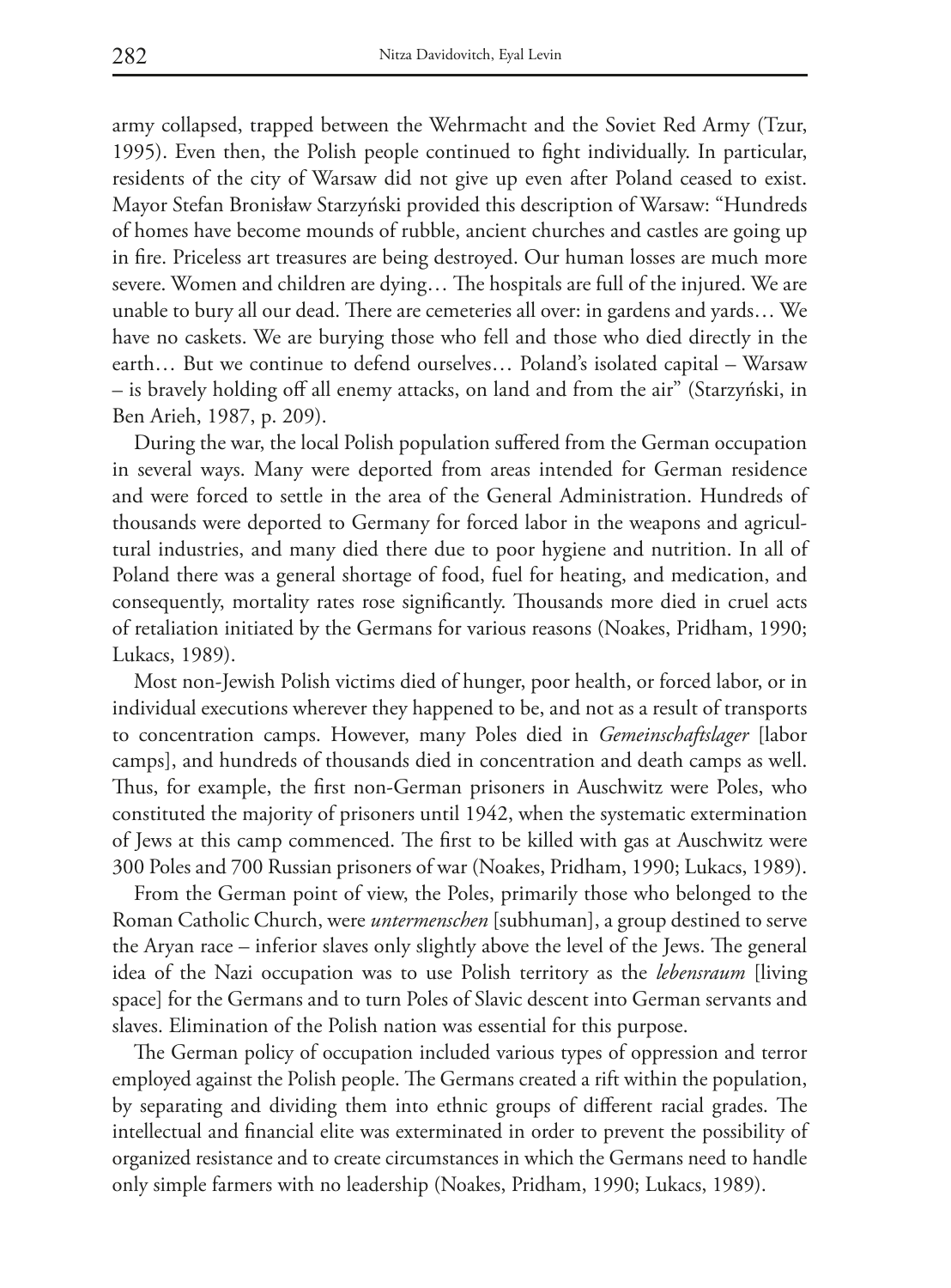In 1939-1940 the Germans employed draconian means against the Poles. Citizens suspected of resistance to the Nazi occupation, or those marked by their social status as capable of resisting, were exterminated by the *Einsatzgruppen*. Tens of thousands of affluent landowners, entrepreneurs, doctors, teachers, and government officials were murdered or sent to concentration camps. As part of the destruction of Polish culture, the Germans closed or demolished universities, schools, museums, libraries, and laboratories. In order to prevent the emergence of a new intelligentsia, Poles were forbidden to study beyond elementary school. The Germans sought to create an illiterate, obedient population, incapable of resistance (Steinlauf, 1997).

In areas annexed to the Third Reich, the goal was to "Germanize" the geographical territory – Polish speaking elementary schools were closed, street names changed, Polish industries were nationalized, and Poles were forbidden from accessing public places. Over 325 000 Poles were deported from the annexed territories to those of the General Administration, and all their possessions were confiscated. Some 50 000 Polish children meeting Aryan standards were taken from their parents and forcibly given to childless Germans for adoption. As part of the oppression of the Polish population, Nazi authorities performed daily mass executions. Dozens of villages were completely annihilated. A total of 1.5 million Poles were taken to perform forced labor on behalf of the Third Reich. They were required to wear a purple patch on their clothes, marked with the letter "P." They were forbidden to use public transportation and were subjected to a strict curfew. They were forbidden to have any social interaction with Germans after work. Sexual relations between Germans and Poles were considered a violation of racial purity and was punished by death. A total of three million non-Jewish Poles died as a result of the German rule of Poland – 10 percent of the non-Jewish Polish population. Combined with the three million Polish Jews murdered, one in every five Poles died as a result of the German occupation (Noakes, Pridham, 1990; Lukacs, 1989).

In all, then, one ought to view the Polish people as part of the Holocaust's victims. As Polish Historian Czesław Łuczak phrased it in 1979: "The murder of the Jews in Poland deeply shocked the Polish people, who denounced it unequivocally. The underground movements and Polish individuals expressed their feelings. Only a few agreed to collaborate, these were corrupt people from the criminal world […]" (Zimmerman, 2003, p. 73).

The unique nature of the Nazi occupation resulted in the disintegration of the foundations and values that held Polish society together. The disintegration of Polish society, combined with the fact that the Poles were not only witnesses to the Nazi horrors but also their victims, who were exposed daily to senseless violence, created a situation in which ethics and values disappeared, and survival became a major goal. Considering the circumstances, the Polish people did the best they could to protect the Jews (Steinlauf, 1997; Zimmerman, 2003).

Alongside the Polish people's sufferings, one ought to remember that Poland was the first country to oppose Hitler's demands and the first to stand against his ag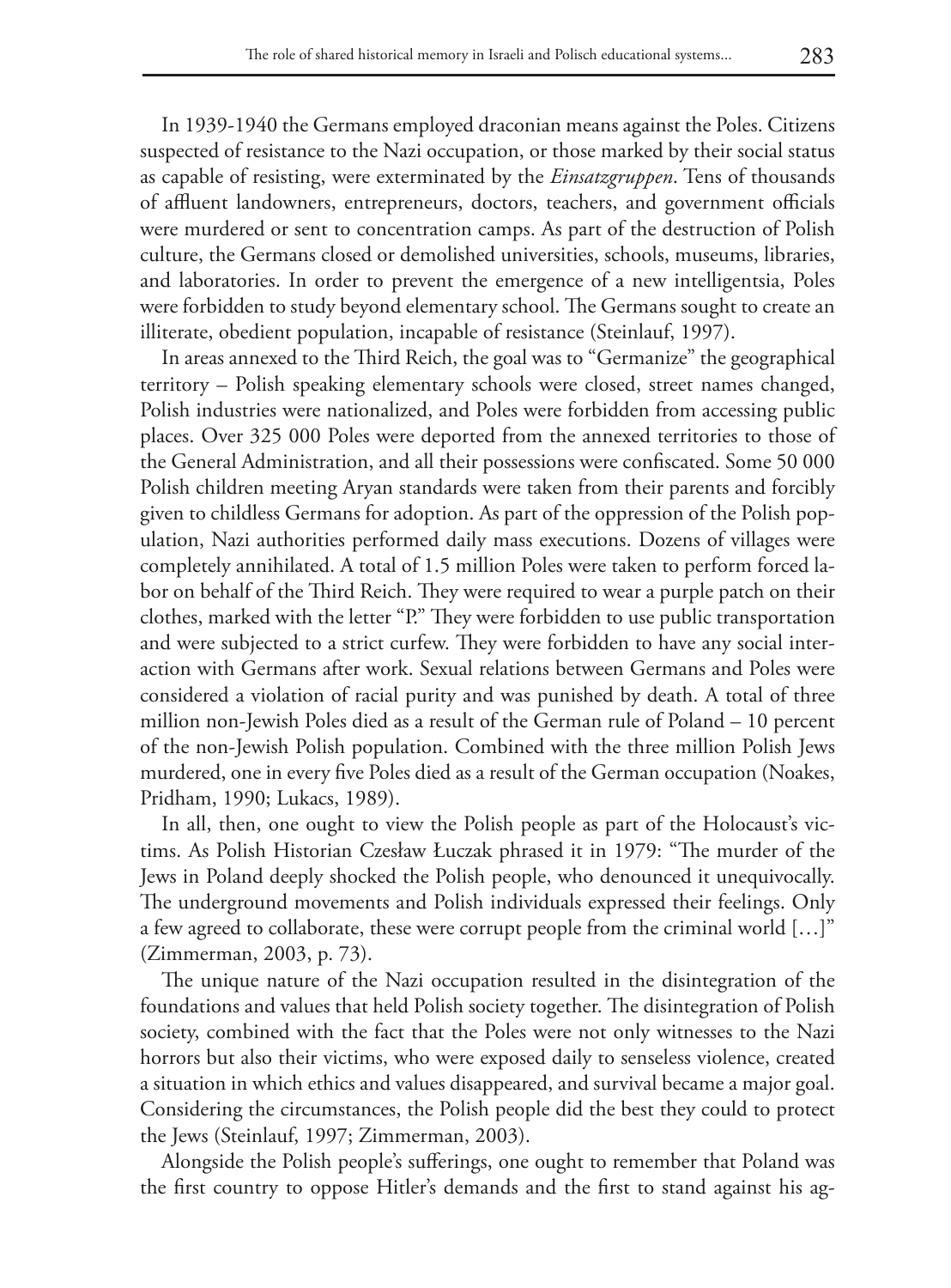gression. Unlike other European countries, Poland never had a Quisling. No Polish regiment fought on behalf of the Third Reich. Betrayed by the Ribbentrop-Molotov pact, Poles fought alongside the anti-Nazi forces from the first day until the last. And inside Poland, armed resistance to the German occupation was widespread throughout the war. British Prime Minister Winston Churchill praised the Poles for their role in the Battle of Britain and US President Franklin Roosevelt declared that the Polish people were an inspiration to the free world. However, all this respect towards them failed to prevent the leaders of the West from delivering Poland into Stalin's clutches at the Yalta Conference. Stabbed in the back, the heroes of the Polish resistance − enemies of Stalin's Communism − ended up in Soviet gulags and Polish Communist prisons (Michnik, 2014). In this sense, the Polish people were not only Hitler's victims but also the prey of the treacherous West.

#### **THE POLISH PEOPLE AS PERPETRATORS**

There is, however, vast disagreement concerning historical memories among scholars. Some even claim that the Polish narrative of the Holocaust is one of denial – particularly in light of the lack of symmetry between the fate of Jewish Poles, 90 percent of whom were annihilated versus non-Jewish Poles – with only 10 percent murdered (Michnic-Coren, 1999). A close look raises further uncertainty − in particular, the great question of whether the Polish people were victims, bystanders, or perpetrators.

One cannot ignore the fact that as early as the 1930s, right-wing led Poland turned toward Germany as a political ally to face the potential threat to the east of the Soviet Union and began to adopt the Nazi model. As earlier conveyed, pogroms in Polish towns and villages took place increasingly, alongside riots at the universities. Propaganda campaigns against Jewish business were backed by legal discriminatory measures in all fields of life, and consequently – thousands of Polish Jews left for Holland, France, Belgium, and Palestine.

Some of the answers to the question as to whether Poland really belongs on the side of the victims of the Holocaust were given firsthand in the testimony of Calel Perechodnik. Perechodnik was a Polish Jew from Otwock – a small town near Warsaw whose eight thousand Jews were all murdered. In the vain hope of protecting himself and his family, Calel Perechodnik, a twenty-seven-year-old engineer of agronomy, decided to become a Ghetto policeman. The true tragedy of his choice became clear during an August 1942 *aktion* where he helplessly witnessed how his own wife and his two-year-old daughter were forced aboard a train bound for the Treblinka death camp. Perechodnik fled the Ghetto, found shelter with a Polish woman in Warsaw, and wrote his story in a diary. Shortly before his death in 1944, he entrusted the diary to a Polish friend, and the document was eventually given to the Yad Vashem Archives.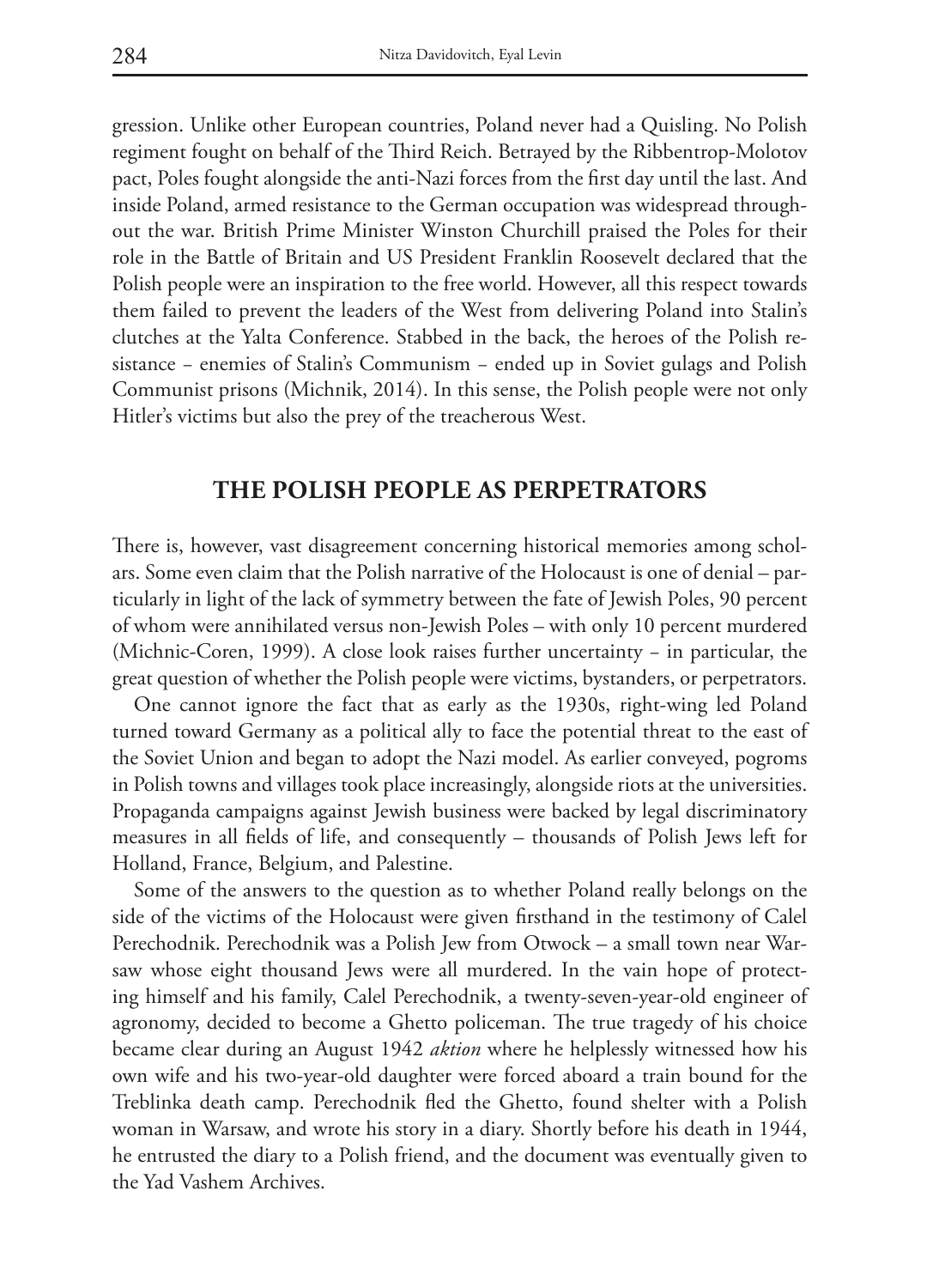Perechodnik admitted that there were certainly Poles who willingly helped Jews, some of them unselfishly. In fact, he mentioned how the best proof of this was the fact that he was still alive to write his diary. However, he also pointed out how the lower classes of the townspeople as well as the peasants understood that they had an opportunity to enrich themselves, one that came only once in a great while. One could pillage without penalty, steal, and kill people, so that many using the slogan "now or never" got to work. They raised their hands to heaven, thankful for the favor that they had lived to see such times. Consequently, in every town where there was an *aktion*, the ghetto was surrounded by a mob that participated in a formal hunt on Jews. Countless Jews perished at the hands of the Poles. In Perechodnik's original words: "In the best case, the beaters took money from Jews, resigned to lead them only to the gendarmes. It was in any case a sentence of death. What could the Jew do without money? He could go to the gendarme himself and ask for a bullet. I myself saw and heard from the mouths of Poles about such cases. Our janitor, Jan Dabrowski, caught Jews by force and delivered them into the hands of the gendarmes after first robbing them. […] When the conductors on trains noticed a Jew, they communicated to one another, «I caught a bird.» […] In Warsaw there was even a new occupation: a tracker of Jews. […] That was how the masses reacted […]" (Perechodnik, 1996, p. 97).

According to Perechodnik, simple Polish people considered themselves innocent. After all, the Germans were responsible. Whereas Jews did not even dream that the order to kill them would apply to all Jews, the Poles realized right away that no Jew would survive the war. When a Pole had a Jewish friend who gave him things for safekeeping, and the Jew was deported to Treblinka, the matter was finished. Possessions increased; the conscience was clear, and the disappearance of Polish Jews was now *fait accompli*. Furthermore, inheriting from the deported Jews had a moral rationale: where did the Jews get such wealth from in the first place, if not from Polish soil? Thus, many Poles justified their stealth by claiming that the time had come for the Jews to repay their debt.

Things were worse, however, when a Jew appeared to be bothersome and wanted to live and remind his Polish compatriots of his possessions. There was no point in cooperating with such a Jew: he would not survive the war anyway, so he would never be able to repay the favor. He could never lodge charges before a court, never cast a shadow on an unblemished name. To give anything back to the Jew would simply be wrong because doing so would invite others to come and claim back their property. When such Jewish claims were made, there were also Polish people who demanded from the Jews the return of a thousand zloty, claiming that they had to ransom themselves from the Germans, being judged guilty by them for the Jewish possessions they had. Usually, after a couple of months, everything was in order; the Jew perished and the matter was closed.

Perechodnik testified about the simple Polish people, but he also referred to their social elite, to which, before the war, he thought he belonged. One typical example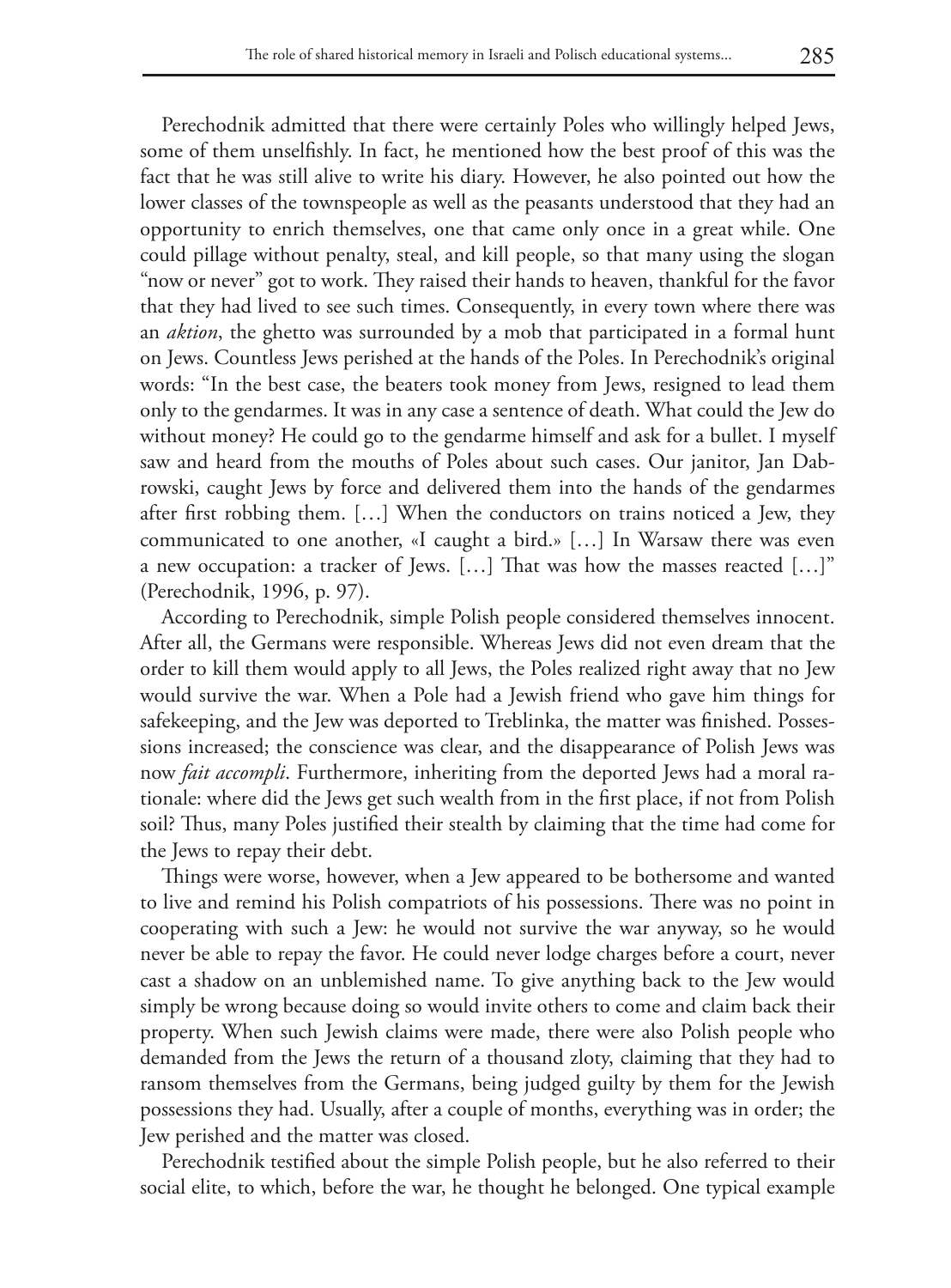that he gave was the reaction of Miss Alkimowitch, a good friend of his and his wife: "At the start of the war, when she lived in my house, she had discussions with my wife for hours. She addressed her always as Dear Miss Anka, and would comfort her saying things like: «You will see, the Germans will soon start running away and there will be an end to the Jew hunts. Our suffering will disappear. Do you know how good in Poland it will be then? We considered Alkimowitch an educated patriot, a democrat, a person with a noble heart. However, as the war proceeded, she stopped speaking to my wife. […] after the aktion Miss Alkimowitch did not even approach me and ask me what had happened to «dear Miss Anka.» It became clear only in the fall. Dr. Lidia Wolanska told me that in a conversation with Miss Alkimowitch, she explained, «The one and immortal favor by the Germans toward the Poles is the fact that they had cleansed her of Jews.» What was more, Dr. Lidia, a [medical] doctor and a mother of two small children, did not say this in an angry tone. She just repeated [in full agreement] what she heard" (Perechodnik, 1996, p. 99).

Perechodnik also blamed Polish leadership for having enabled the mental environment where Jewish blood became worthless. Even in the Independence Party's information bulletins that scorned German barbarism and expressed compassion for the Jews, it was clearly noted that the best class of Jews were those who before the war did not want to be a parasite on a foreign organism and left for Palestine. Moreover, the Polish armed forces held to their prewar anti-Semitism and had no intention of defending the Jews. Things would have been totally different if only there had been even one communique in the daily press, announcing how a Special Court had decreed a sentence of death on a functionary of the Blue Police for seizing and delivering Jews to the Germans. If only this had happened, various Polish policemen or private trackers were likely to stop their disgraceful practice. Unfortunately, the armed forces did not even proceed to enlist young and able Jews with the purpose of strengthening partisan detachments. Furnishing the Warsaw Ghetto fighters with arms would have exacted a price − and in any case, would have been too late to achieve anything other than an honorable death.

On the dilemma of whether the Polish people are to be counted as victims, bystanders or perpetrators, Calel Perechodnik had a tormented opinion: "It is difficult for me to write about Poles. What is happening today is the greatest disillusionment that I have endured in my life. I have lived for twenty-six years among the Poles, embraced Polish culture and literature, loved Poland, looked on her as another motherland, and only in the last year have I recognized the true faces of Poles. I would gladly describe the facts of every noble behavior toward Jews, but I cannot be silent in the face of the vileness of those who, out of the desire for profit or out of blind hatred, sacrificed the lives of hundreds of thousands of people. One has to look truth squarely in the eye. Jews perished first of all because they didn't realize in time what level German cruelty and barbarism would reach. They were well aware, however, of the vileness of some Poles. They knew what it was that closed before them the gates of the Polish neighborhood and forced them to wait in the ghetto for the near and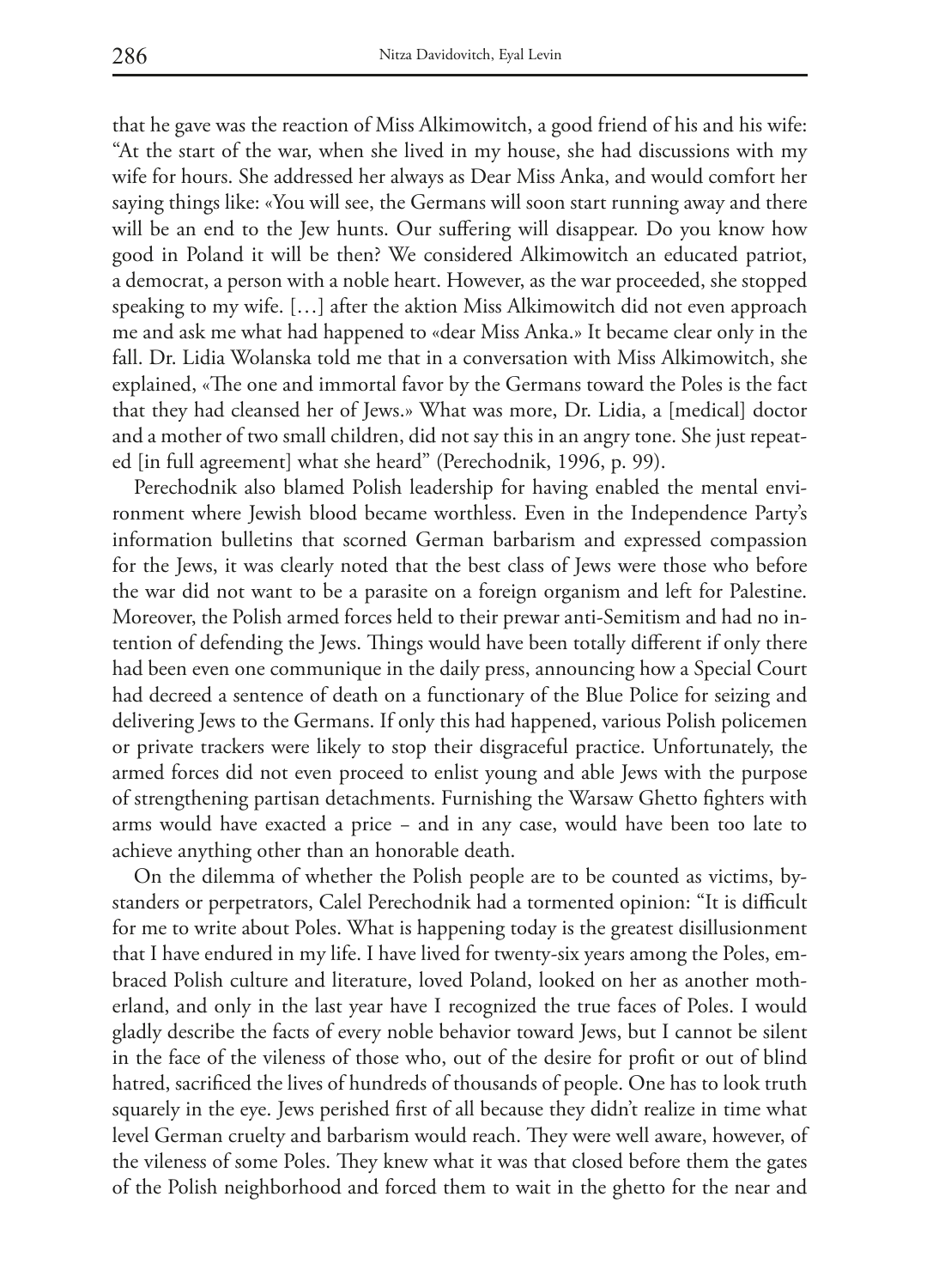inevitable sentence of death. I am not in the least blind. I do not consider it to be a duty of every Pole to hide, at the risk of his own life, every Jew. But I believe that it was the responsibility of the Polish society to enable Jews to move freely within the Polish neighborhood. Polish society is guilty of not strongly condemning the «trackers» of Jews" (Perechodnik, 1996, p. 101).

Perhaps one meaningful milestone in the debate as to whether the Polish people were doers or sufferers of atrocities throughout World War II is the forgotten − and then reemerging − story of Jedwabne, a small town in northeast Poland. The place received its first recognition from the Polish monarchy in 1736. Jews arrived in the town around the same time, and the town's handsome wooden synagogue dates from 1770. It is estimated that at the start of World War II, Jews made up between 60 and 70 percent of an overall population of about 2 000. In the war's initial period, eastern Poland was occupied by the Soviet Union, under the terms of the German-Soviet boundary treaty. Despite an initial welcoming of Russian forces in the town, the Soviets terrorized the population and deported large numbers of its citizens to Siberia. .ספוטה תיתחת

Soviet occupation of Jedwabne was followed by that of the Germans during June 22, 1941, Nazi invasion of the USSR. A wave of anti-Jewish sentiment swept the region, due to the belief that Jews had cooperated with and benefited from the Soviet invaders. Less than three weeks after the arrival of the Germans, on July 10, the mayor of Jedwabne, Marian Karolak, and the German gendarmerie gave the order for the roundup of the town's Jews. These included both Jewish residents of Jedwabne and those from surrounding towns who had sought refuge there (Gross, 2001).

Anna Bikont was a ten-year-old Polish girl when on July 10, 1941, she watched how her townspeople drove their Jewish neighbors into a large barn. Schoolboys jeered at their Jewish classmates, hounding them toward death. Mothers wrapped their babies tight as they tried to shield them against the blows. Within minutes nearly all of Jedwabne's Jews, hundreds of them, from infants to old people – would be burned alive. Small Anna saw how the people poured gasoline at the barn's four corners and set it alight. Then came a scream that she would not forget for decades to come. Only sixty years later, Bikont, now a reporter for the *Gazeta Wyborcza*, the liberal Polish newspaper, interviewed witnesses, perpetrators, and survivors of the Jedwabne massacre and similar mass killings of Jews in the nearby towns of Radzilow and Wasosz. Bikont revealed how virtually all of Jedwabne knew for years who the leading murderers were, who stayed home that day in July 1941 and who joined the bloodthirsty mob. These truths were passed down for decades in hints and whispers at kitchen tables and over rounds of vodka. What happened in 1941 was not a pogrom but genocide; it was Jedwabne's wholehearted effort to shatter every trace of Jewish life. Minutes after the killings the town went on a massive looting spree, robbing Jewish homes of silverware, furs, and furniture. These were their neighbors, people they had known for years (Bikont, 2016).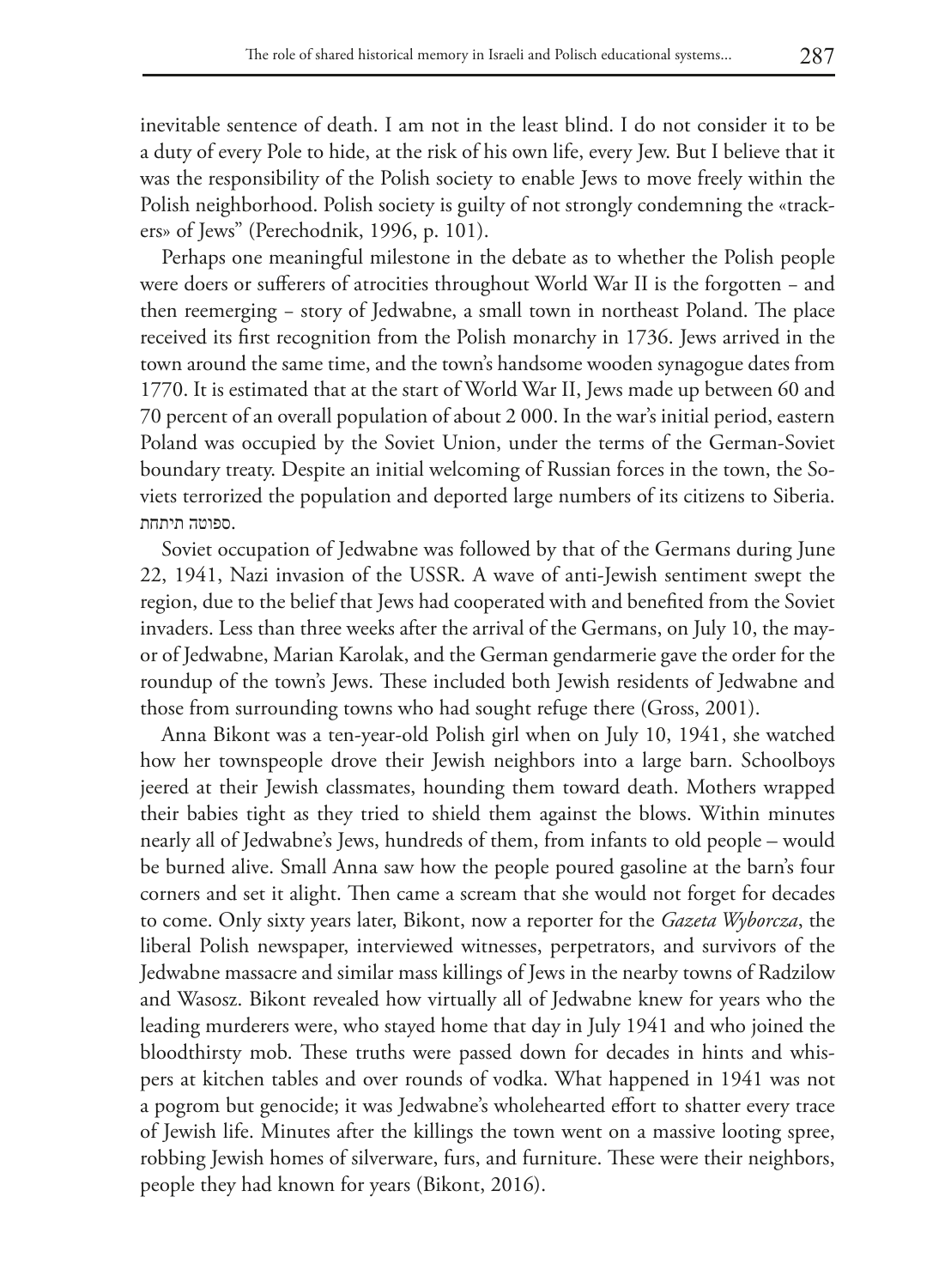Bikont's book appeared in Polish in 2004, and years later was translated first into French, winning the European Book Prize in 2011, and then into English. However, The Jedwabne massacre first invaded Poland's public consciousness in 1999, when the filmmaker Agnieszka Arnold released a documentary based on her interviews with local residents. Then, historian Jan Tomasz Gross used the transcript of Arnold's film as the basis for his own book, published one year later, which described the long-repressed mass murder in chilling and carefully footnoted detail (Gross, 2001). Bikont and Gross laid open the dark side of Polish-Jewish relations, which had been covered up for a period of sixty years.

The mass murder in Jedwabne was not an isolated event in the period. In the summer of 1941, after the Soviets had fled and Germans had entered Polish territory, the region of Łomża and Białystok saw numerous acts of violence perpetrated by Poles on their Jewish neighbors, with varied participation by the new occupant (Gross, 2001).

The IPN [Institute of National Remembrance – Commission for the Prosecution of Crimes against the Polish Nation] was established in December 1998 by the Polish Parliament. Its actual activity began in the middle of 2000, the moment the first President of the IPN was chosen by the Sejm. The IPN is a special institution having the functions of state and justice administration, of an archive, an academic institute, and an education center. An investigation carried out by this institute showed that events like the Jedwabne massacre had unfolded in at least twenty-three other Polish localities, including Bielsk Podlaski, Choroszcz, Czyżew, Goniądz, Grajewo, Jasionówka, Jedwabne, Kleszczele, Knyszyn, Kolno, Kuźnica, Narewka, Piątnica, Radziłów, Rajgród, Sokoły, Stawiski, Suchowola, Szczuczyn, Trzcianne, Tykocin, Wasilków, Wąsosz, and Wizna. The acts in all of these mass murder sites had four common features: anti-Semitism existent in a significant part of the Polish population; looting of Jewish property as one of the main motives for aggression; seeking retribution for real or imagined cooperation of Jews with the Soviet occupant; German incitement – varying from place to place, from direct organization of pogroms to encouraging or condoning the behavior.

All this being said, with certain historical allegations so loud and clear, one also has to bear in mind that Poland had the most citizens of any nation to receive the honor of Righteous among the Nations. It is true that Poland had the largest Jewish population in Europe during World War II; still, it must be pointed out that Poland also had the largest number of citizens executed for trying to help Jews − there were 704 documented cases altogether recorded by the Institute of National Memory (a Polish government institution), and perhaps more who may have been executed for the same reason. This did not happen anywhere else. Furthermore, Poland was the only country in Eastern Europe that established an underground organization with the specific purpose of rescuing Jews. Zegota, the codename for the Council to Aid the Jews, was initiated by writer Zofia Kossak-Szczucka. It included democratic Catholic activists, as well as both Jews and non-Jews from many different political movements. Despite their differences, they were motivated to fight the injustices per-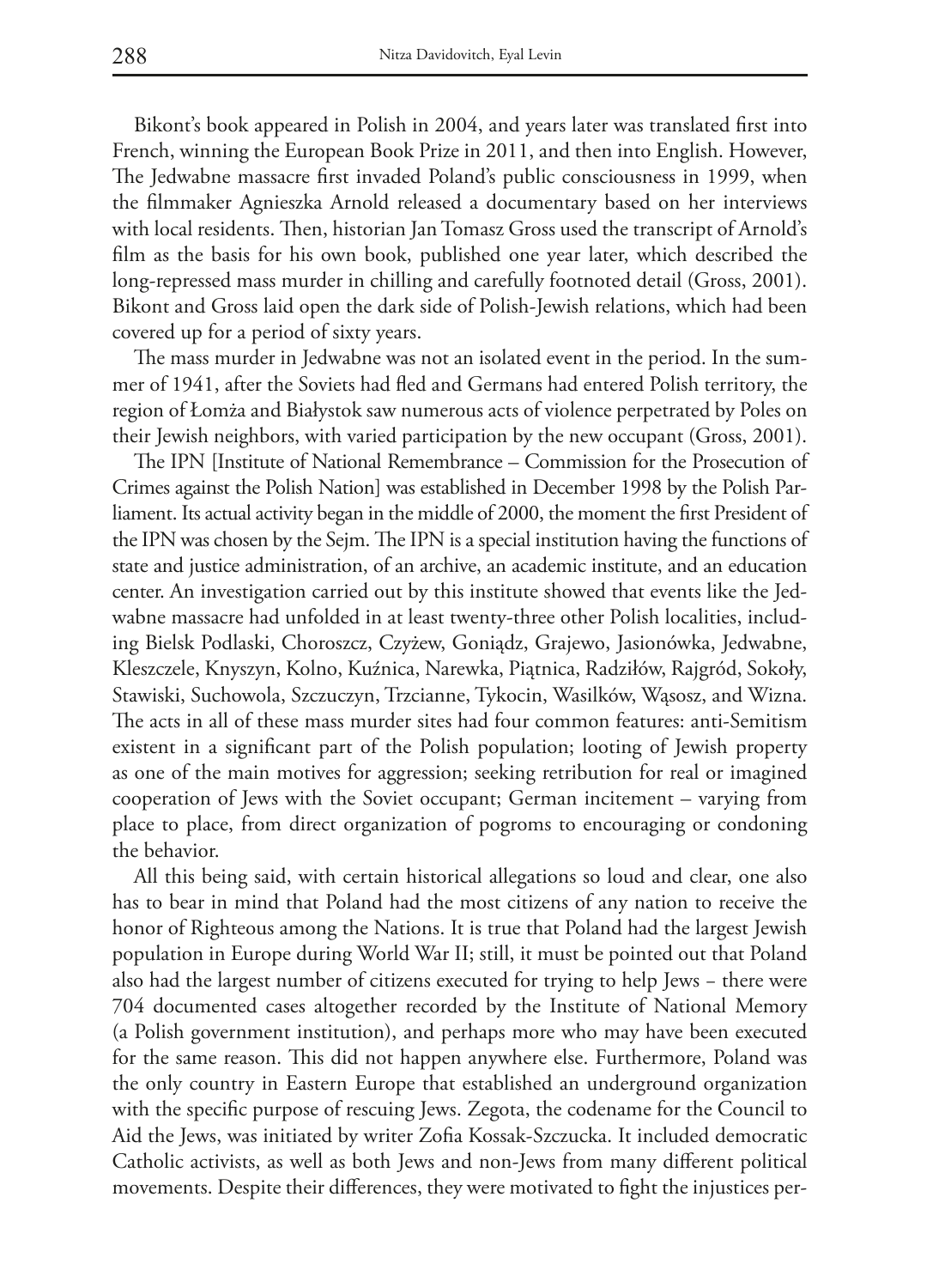petrated by the Nazis. Zegota furnished many Jews with false identification papers, money, and safe hiding places. Despite the death penalty imposed on people who hid Jews, Zegota members successfully placed thousands of Jewish children in foster homes, public orphanages, and convents. They also provided medical care to Jews in hiding. In Warsaw, for example, Irena Sendlerowa helped smuggle large numbers of Jewish children from the Warsaw Ghetto into safer hands, with the intention of returning the children to their parents after the war. In addition, Zegota tried very hard to persuade the Polish Government in Exile to implore the Polish people to help the Jews. Altogether, Zegota saved tens of thousands of Jews throughout the war (Paulsson, 2002).

#### **THE UNSOLVED PARADOX**

Like a discussion that cannot be concluded, inconsistency remains the strongest consistency of the relations between Jews and Poles. During Hitler's occupation, the Polish nationalistic and anti-Semitic right refused to collaborate with the Nazis, as the right wing did elsewhere in Europe; Polish anti-Semites fought against Hitler, and some of them even rescued Jews, though this was punishable by death. Thus, we have a singularly Polish paradox: on occupied Polish soil, a person could be an anti-Semite, a hero of the resistance, and a savior of Jews (Michnik, 2014).

With Poland abandoned on the wrong side of the iron curtain, Stalinist terror blocked any public discussion in that country about the war, the Holocaust and anti- -Semitism (Michnik, 2014). Deserted in the misery of the old-new Russian occupation led by the USSR, locked during the Cold War in the Warsaw Pact, the Polish history of resistance and fighting throughout World War II was now somewhat cut out of the Western narrative of war valor. This immediately damaged Poland's international public image as one of the war's heroes. To give just one example, a country like The Netherlands won thousands of awards for its Righteous among the Nations [the Israeli honorific for non-Jews who risked their lives during the Holocaust to save Jews] throughout the 1950s and 1960s, portraying the Dutch people as the Jews' best friends on earth; the Polish leadership, on the other hand, totally detached from the West, did nothing to promote any documentation of Polish rescuers of Jews until as late as the 1990s (Gerstenfeld, 2000).

Domestic politics in Israel, the post-World War II spiritual center of the Jewish world, made things even worse. Israeli Right-Wing pre-state underground organizations were disdained by the Zionist Socialist leadership that controlled collective memory during Israel's formative decades. Accordingly, the *Armia Krajowa*, the dominant Polish resistance movement that was active throughout the whole war, was shunned, whereas the equivalent leftist organization, the smaller *Armia Ludowa*, created as late as January 1944, became the only Polish partisan group to be mentioned in Israeli history books. The fabricated dichotomy between Right Polish anti-Semites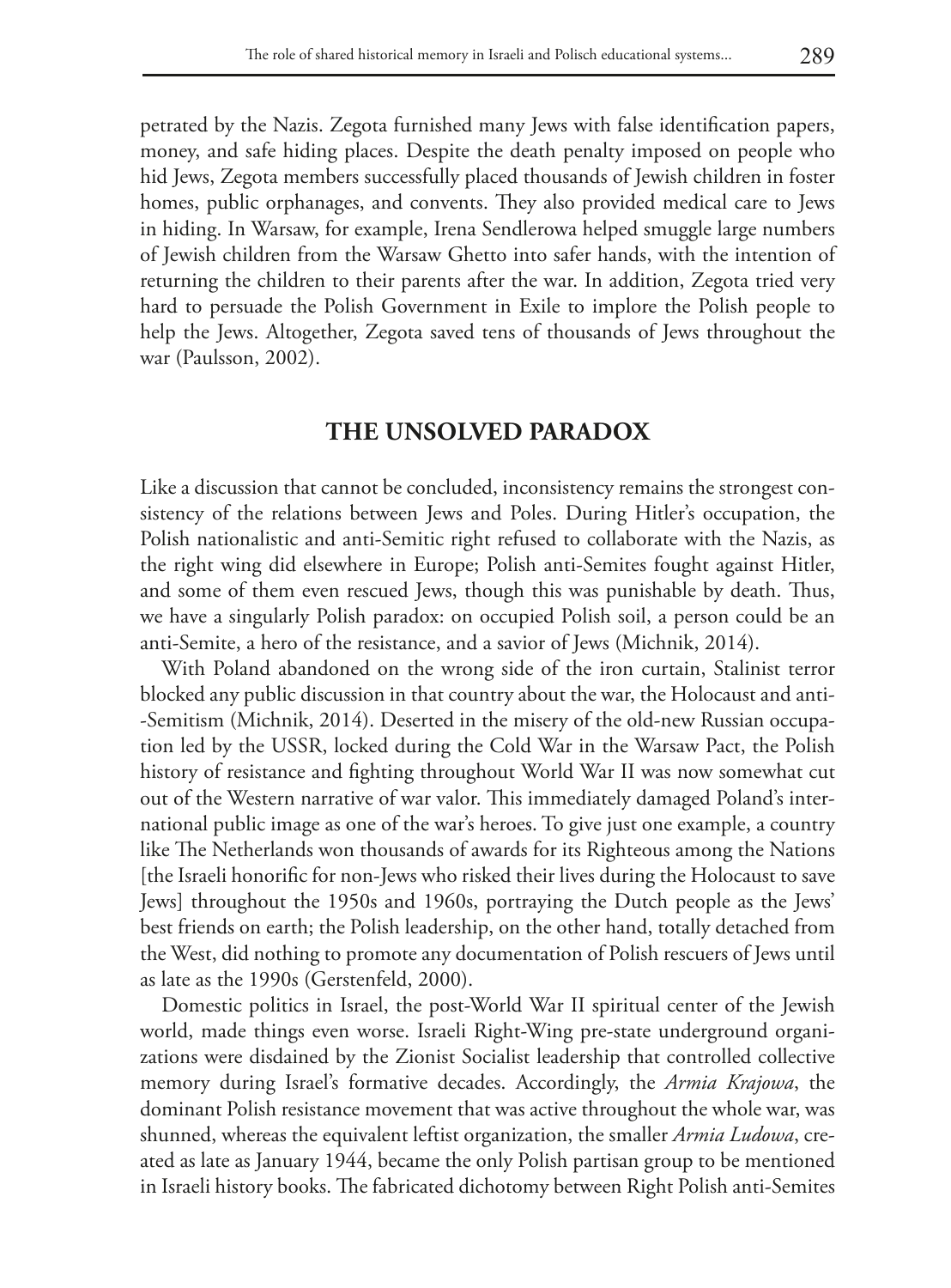and Leftist Polish anti-Nazis served the internal whirlpools of Israeli politics but made it difficult to understand the complexities of Polish reality (Lewin, 2014).

Davidovitch and Soen (2015) studied the Israeli youth delegations to Poland, where almost 33 percent of Israeli teens visit, during eight intensive days, the remnants of concentration camps, death pits, Jewish cemeteries, and empty synagogues, relics of *shtetls* and traces of the Warsaw Ghetto. The object of this trip is that through experiential learning the school kids receive a close view of the history of the Jewish people, the diverse culture destroyed, and the beastly cruelty of the Nazi enemy.

In order to comprehend the views of participating teens and their attitudes towards the Polish people, the attitudes of 1 108 high school participants in various delegations were tested. The findings show that 29 percent have a firm opinion that most of the Polish people acted against the Jews during the Holocaust and collaborated with the Nazis; and 23 percent hold the opinion that most current-day Poles are anti-Semitic. In contrast, only 19 percent of respondents declared that their attitude toward Polish people is very positive or extremely positive. These findings prove that the Poles are not necessarily wrong to claim that Israelis bear them a grudge for past events. It seems that analysis of the delegations' participants shows a negative attitude towards the Polish people, at least among a large segment of the sample.

A comparison between the attitudes of teenagers before and after the trip shows a significant but not dramatic change. The most significant impact of the trips is in the change of attitude towards Poland. Yet, despite this change barely 25 percent display a positive attitude towards Poland even after the voyage. One third continues to perceive the Polish people as Nazi collaborators, and nearly one quarter believe that most current-day Poles are anti-Semitic. It would be no exaggeration to say that for a large number of Israelis Poland is merely a cemetery – a memorial to that which was and is no longer.

The fact that the issue of the Israeli-Polish relationship has not been dealt with as part of the delegations project seems to attest to the reluctance of both sides to deal with this open wound. At the same time, the revival of Jewish culture in Poland (Horowitz, 2011) shows that today more than ever, the Polish people are reaching out to Israelis, and are willing to deal with history at an unprecedented level. As Israelis who wish to promote universal values, a significant encounter with the Polish people may constitute a door to acceptance and understanding of others. Such acceptance can only stem from mutual discourse and physical proximity between the two peoples (Davidovitch, Soen, 2015).

These inherent paradoxes of Jewish-Polish relations, these intrinsic inconsistencies within the contradicting narratives of the Holocaust. We gathered work about Jewish and Polish culture and education in Poland, in Israel, during historical periods as well as nowadays.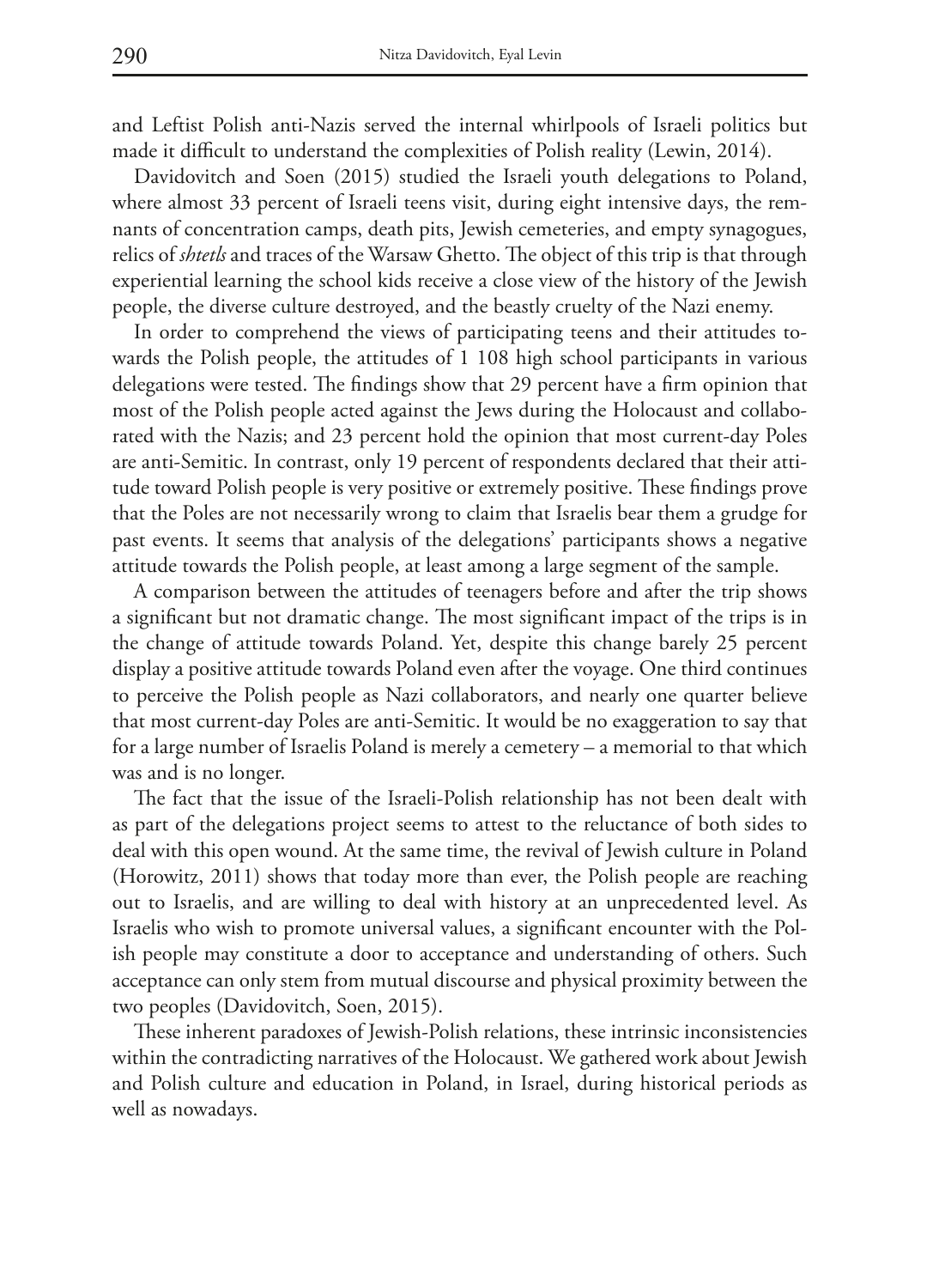### **BIBLIOGRAPHY**

Aleksiun, N. (1999). Polish Historiography and the Jewish Holocaust. *Bishvil Hazikaron, 34.*

Ben Arieh, K. (1987). *September 1939.* Tel Aviv.

Bergman, E., Czerwonogora, K., Gebert, K., Hannush, V., Lieberman, H., Matuszewska, M., Sajdak, A. (2011). *1000 Years of Jewish Life in Poland*. Belmont.

Bikont, A. (2016). *The Crime and the Silence: Confronting the Massacre of Jews in Wartime Jedwabne*. New York.

Blatman, D. (2001). Polish Self Examination and the Jewish Perspective. *Bishvil Hazikaron, 43.*

Davidovitch, N., Soen, D. (2015). The Trip Experience – Poland and the Polish People as Perceived by Israeli Youth in Light of their Trips to the Death Camps. In N. Davidovitch, D. Soen (eds.), *Shoa and Experience – A Journey in Time*. Boston.

Gerstenfeld, M. (2000). Wartime and Postwar Dutch Attitudes toward the Jews: Myth and Truth. *Jewish Political Studies Review, 12 (1, 2).*

Gross, J.T. (2001). *Neighbors: The Destruction of the Jewish Community in Jedwabne, Poland*. Princeton.

Horowitz, G. (2011). The Other Poland. *Yisrael Hayom, November, 27.*

Lehrer, E. (2010). Can There Be a Conciliatory Heritage?. *International Journal of Heritage Studies, 16.*

Lewin, E. (2014). *Ethos Clash in Israeli Society*. Lanham.

Lukas, R.C. (1989). *Out of the Inferno: Poles Remember the Holocaust*. Lexington.

Michnic-Coren, J. (1999). The Troubling Past: The Polish Collective Memory of the Holocaust. *European Bibliography of Slavic and East European Studies*, *29 (1-2).*

Michnik, A. (2014). *The Trouble with History: Morality, Revolution and Counterrevolution*. New Haven.

Noakes, J., Pridham, G. (1990). *Nazism: A History in Documents and Eyewitness Accounts, 1919-1945*. New York.

Paulsson, G.S. (2002). *Secret City: The Hidden Jews of Warsaw*, *1940-1945*. Suffolk.

Perechodnik, C. (1996). *Am I a Murderer? Testament of a Jewish Ghetto Policeman*. New York.

Renz, R. (2004). Small Towns in Inter-War Poland. In A. Polonsky (ed.), *Polin: Studies in Polish Jewry*. Portland.

Rubinstein, E. (2015). *Witness: Passing the Torch of Holocaust Memory to New Generations*. Toronto.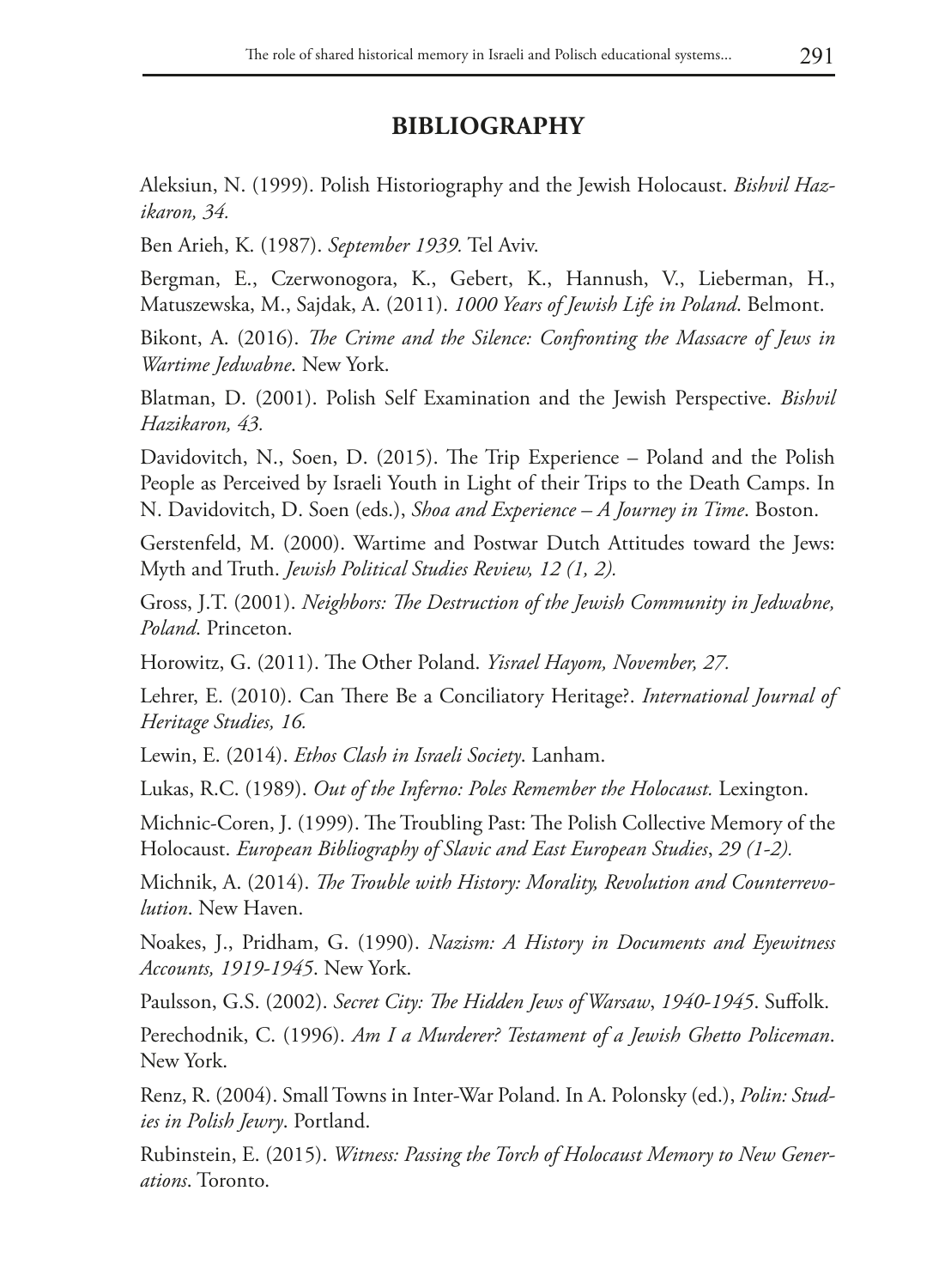Steinlauf, M.C. (1997). *Bondage to the Dead: Poland and the Memory of the Holocaust.* New York.

Wróbel, P. (1997). Double Memory: Poles and Jews after the Holocaust. *East European Politics and Societies, 11.*

Zimmerman, J. (2003). *Contested Memories: Poles and Jews during the Holocaust and its Aftermath.* New Brunswick.

## **THE ROLE OF SHARED HISTORICAL MEMORY IN ISRAELI AND POLISH EDUCATION SYSTEMS. ISSUES AND TRENDS**

**Keywords**: Poland, Jews, independence, Israel, anti-Semitism, WWII, Holocaust, USSR **Abstract:** In light of the suffering of the Polish nation and the fate of Jews and non-Jews in Polish territory as a result of the Nazi occupation, it would seem that these nations would identify with each other and find common ground based on their painful past. Moreover, considering the large numbers of Israelis who visit Poland, it would be only natural for Poles and Israelis to form positive attitudes towards each other. Moreover, Jewish culture in Poland is enjoying a revival, with young Polish people in Cracow, Warsaw, Lublin, and Gdansk learning Yiddish, dancing the hora, eating chopped liver, and listening to Hassidic music (Horowitz, 2011). However, the Polish-Jewish relationship has always been based on deep inconsistencies. This paper traces the history of the relationship between Poland and the Jewish people in order to explore important questions, including: Is Poland to be considered an ally, a second homeland where Jews prospered for hundreds of years, or was it the hostile scene of generations of pogroms? Was Poland the paradise where Jewish life, religious as well as cultural, national particularistic as well as assimilationist, thrived, or was it a historical setup where a Jewish civilization would eventually be trapped to death? Were the Polish people brothers-in-fate, victimized like the Jews by the German conqueror, or were they a hostile ethnic group relieved by the Nazis who cleaned Poland of its Jews for them?